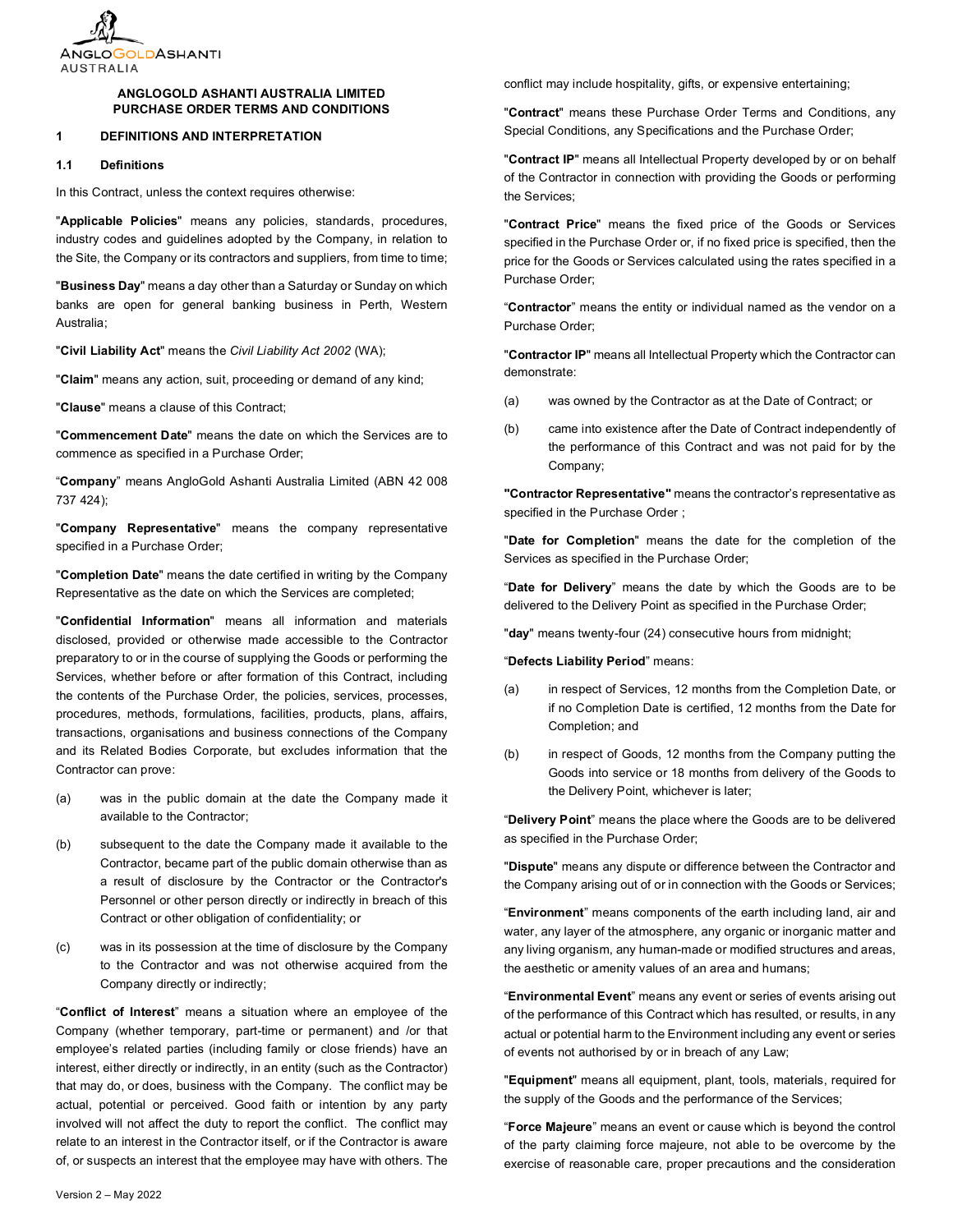of reasonable alternatives with the intention of avoiding the effects of the event or cause by that party, and which could not have been reasonably foreseen, and includes (subject to satisfying the requirements of the foregoing) any:

- (a) act of war (whether declared or not) or terrorism, the mobilisation of armed forces, civil commotion or riot; or
- (b) natural disaster,

but excluding the pandemic known as COVID-19, and its effects.

"**Goods**" means the goods to be supplied by the Contractor as specified in a Purchase Order;

"**Government Agency**" means government, government department or court, port, transport or local authority or person (whether autonomous or not) responsible for the administration of an applicable Law;

"**Insolvency Event**" means any of the following events:

- (a) a party becoming subject to bankruptcy, liquidation or winding up procedures or otherwise becoming insolvent (other than for the purpose of a solvent restructuring or amalgamation);
- (b) a receiver, receiver/manager, administrator or voluntary administrator is appointed to a party, or a mortgagee takes possession of all or a substantial part of its assets or the party is placed under official management; or
- (c) in respect of the Contractor only, a judgment is entered against it for a sum in excess of \$20,000 and that sum remains unsatisfied or is not appealed by the Contractor for a period of 21 days;

"**Intellectual Property**" means all industrial and intellectual property rights (including rights to patents, designs, copyright, trademarks, trade names and circuit layouts) conferred under statute, common law, equity or otherwise in any country;

"**Joint Venturers**" means the participants in the Tropicana Joint Venture from time to time (being, as at the date of issue of the Purchase Order, AngloGold Ashanti Australia Limited and AFB Resources Pty Ltd);

"**Law**" means:

- (a) the present or future requirements of any statute, regulation, order, rule, subordinate legislation, common law, equity or other document enforceable under any statute, regulation, order, rule or subordinate legislation, common law or equity; and
- (b) the lawful requirements, directions or instructions of any Government Agency;

"**Liabilities**" means any damages, Claims, losses, liabilities, costs and expenses of any kind;

"**Modern Slavery**" means any activity, practice or conduct that would constitute an offence in relation to slavery, forced labour, involuntary servitude, debt bondage, human trafficking, forced or servile marriage, the sale and exploitation of children and other slavery-like exploitation as prohibited or defined as a modern slavery offence under anti-slavery and human trafficking laws, statutes and codes from time to time in force including, but not limited to the *Criminal Code Act 1995* (Cth), sch 1 divisions 270 and 271 and the *Modern Slavery Act 2018* (Cth). For the avoidance of doubt, Modern Slavery includes any conditions or practices similar to those prohibited under those laws, statutes, regulations and codes;

"**month**" means a calendar month;

"**Notice**" means a notice, consent, approval or other communication under this Contract and must be given in accordance with Clause [21;](#page-8-0)

"**Personnel**" means:

- (a) in relation to the Contractor any of the Contractor's employees, representatives, agents, consultants and invitees, any of its Sub-contractors, and any of its Sub-contractors' Personnel under paragraph (b), involved either directly or indirectly in supplying of Goods or performing any part of the Services;
- (b) in relation to a Sub-contractor any of its employees, representatives, agents, consultants and invitees involved whether directly or indirectly in supplying of the Goods or the performance of the Services; and
- (c) in relation to the Company any of the Company's employees, representatives, agents, consultants and invitees;

"**Purchase Order**" means the formal order document issued by the Company for Goods or Services which the Company requires;

"**Purchase Order Terms and Conditions**" means these AngloGold Ashanti Australia Limited Purchase Order Terms and Conditions;

"**Registered Manager**" means the person from time to time appointed as such by the Company as required under section 33 of the *Mines Safety and Inspection Act 1994* (WA);

"**Related Body Corporate**" has the meaning given in the *Corporations Act 2001* (Cth);

"**Services**" means the services to be performed by the Contractor as specified in the Purchase Order, and includes the provision of all Equipment;

"**Services Approvals**" means all approvals, licenses, permits, decrees, waivers, privileges, filings, visas, consents and permissions related to or in connection with the Services described in the Specification;

"**Site**" means Sunrise Dam Gold Mine, Tropicana Gold Mine, a Company exploration site, or the Company's Perth Office as specified in a Purchase Order;

"**Site Approvals**" means all approvals, licences, permits, decrees, waivers, privileges, filings, visas, consents, permissions, authorisations, agreements, declarations, authorities or exemptions from, by or with any Government Agency related to or in connection with the Site which are notified to the Contractor;

"**Special Conditions**" means any terms and conditions which are specified in a Purchase Order, which are incorporated into the Contract;

"**Specifications**" means any relevant specifications for the Goods and Services in, or referred to in, the applicable Purchase Order;

"**Sub-contractor**" means any person engaged by the Contractor to supply or perform all or any portion of the Goods or Services on behalf of the Contractor who is not an employee of the Contractor;

"**Taxes**" means any tax imposed, levied or charged by a Government Agency and includes, without limitation, any excise duties, stamp or similar duties, customs duties, withholding taxes, value added or similar transaction taxes and any penalties or interest relating thereto; and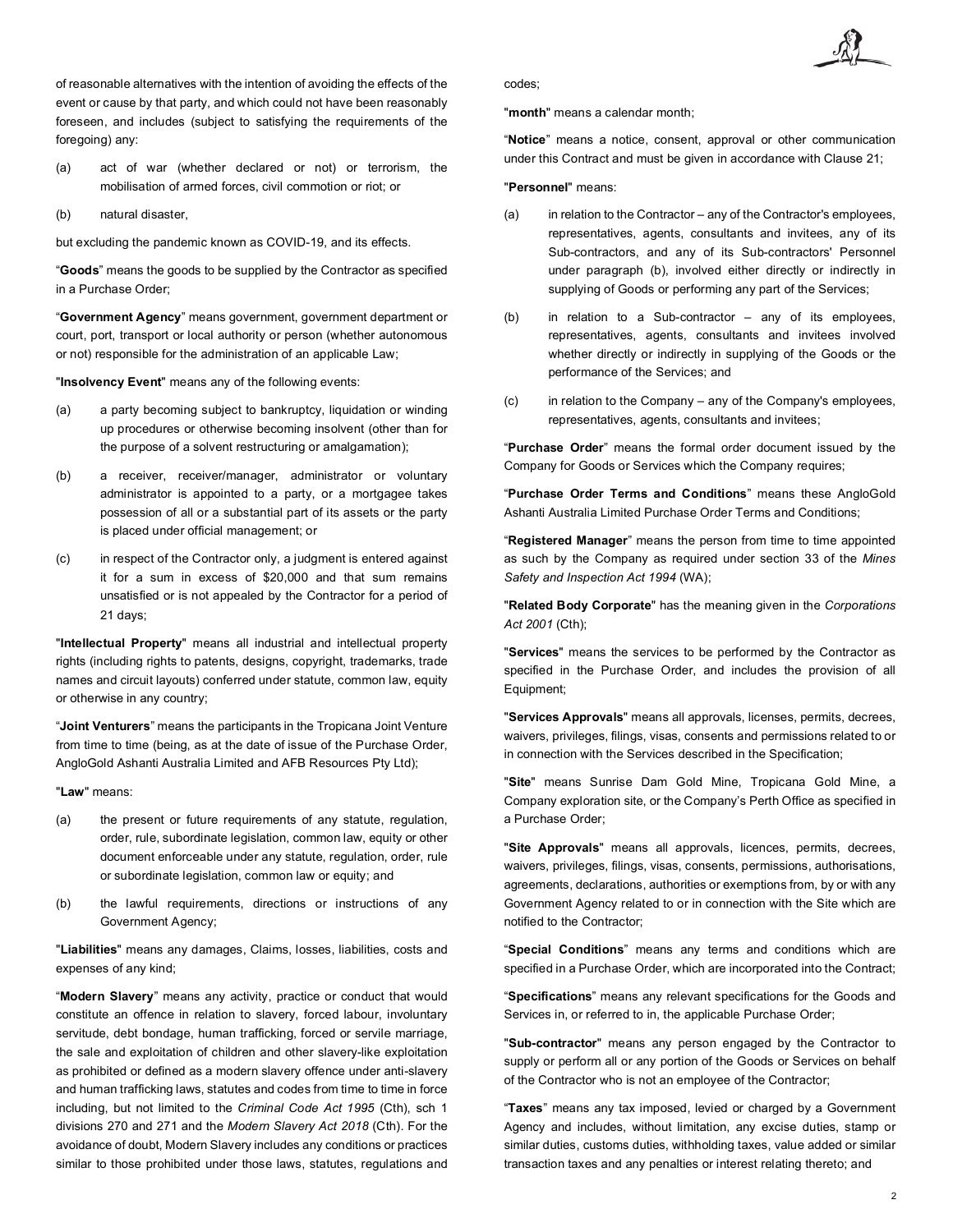"**Tropicana Joint Venture**" means the Tropicana unincorporated joint venture between the Joint Venturers, on behalf of which the Company is a party to this Contract as agent for the Joint Venturers;

# **1.2 Interpretation**

In this Contract, unless the context requires otherwise:

- (a) a reference to:
	- (i) a person for whom the Contractor is responsible includes all its Personnel;
	- (ii) any gender includes every gender;
	- (iii) to a person includes a natural person, corporation, partnership, joint venture, association, authority or state (and vice versa); and
	- (iv) the singular includes the plural and vice versa.
- (b) Clause headings and indexes are for convenience of reference only and do not affect interpretation;
- (c) a recital, schedule, annexure, attachment or exhibit or a description of the parties forms part of this Contract;
- (d) a reference to any agreement, document or legislation is to that agreement, document or legislation (and, where applicable, any of its provisions) as amended, novated, supplemented or replaced from time to time;
- (e) a reference to any party to this Contract or any other document or arrangement, includes that person's executors, administrators, substitutes, successors and permitted assigns;
- (f) in the interpretation of a provision of this Contract, a construction adverse to a party must not be preferred solely on the ground that:
	- (i) that party was responsible for the preparation of this Contract or that provision; or
	- (ii) this Contract or that provision favours the person relying upon that provision.

#### **1.3 Time is of the essence**

Time is of the essence in all respects in relation to the obligations of the Contractor under this Contract.

### **2 NATURE OF RELATIONSHIP**

The Contractor is engaged as an independent contractor and nothing in this Contract will be construed to create a relationship of employment, agency, partnership or joint venture.

# **3 CONTRACT**

### **3.1 Precedence of Contract components**

If there is any inconsistency between the various components of this Contract, unless otherwise provided, those components will rank in the order of precedence in which they are listed below:

- (a) any Special Conditions;
- (b) the Purchase Order;
- (c) Purchase Order Terms and Conditions;
- (d) Schedule 1 Site Specific Terms and Conditions (if applicable); and
- (e) other parts of this Contract (if any).

#### **3.2 Entire agreement**

- <span id="page-2-0"></span>(a) If any Goods or Services are provided to the Company before a Purchase Order is issued to the Contractor for those Goods or Services, then this Contract will apply to the Goods and Services supplied or performed prior to the issue of the Purchase Order.
- (b) This Contract contains the entire agreement between the Company and the Contractor with respect to its subject matter and supersedes all prior communications and negotiations between the Company and the Contractor in this regard, unless those communications expressly form part of this Contract.
- (c) Without limiting Clause [3.2\(a\),](#page-2-0) if the Contractor's terms and conditions are supplied in connection with the performance of the Services or delivery of any Goods (including when accepting or acknowledging a Purchase Order), such terms and conditions will be of no legal effect and will not form part of this Contract (notwithstanding the endorsement, acceptance or signing of any such document by a representative of the Company).

# **4 SUPPLY OF GOODS AND PERFORMANCE OF SERVICES**

- (a) The Contractor agrees to:
	- (i) deliver the Goods to the Delivery Point by the Date for Delivery;
	- (ii) commence performance of the Services on the Commencement Date; and
	- (iii) complete the Services by the Date for Completion.
- (b) At its own cost, the Contractor must supply and maintain all things necessary to supply the Goods and perform the Services in accordance with this Contract including overheads, materials, tools, consumables, mobilisation and demobilisation, attendance of the Contractor's Personnel at Company inductions, training or medical examinations (including the cost of such medical examinations), transportation, wages, superannuation, and insurances required to be effected and maintained in accordance with Clause [17.](#page-6-0)
- (c) The Contractor must supply all Equipment and labour necessary for the proper completion of the Services and the performance of this Contract. The Contractor must keep all Equipment in good and proper repair and condition. The Company may reject any Equipment which it considers to be unsuitable for the purpose for which the Contractor proposes to use it, and any Equipment rejected must not be used by the Contractor, and if requested by the Company, must be removed from Site.
- (d) The Contractor acknowledges and agrees that the Company is not obliged to:
	- (i) obtain any or all of its requirements for the Goods or the Services from the Contractor; or
	- (ii) issue any, or a minimum number of, Purchase Orders, notwithstanding any estimate of requirements provided to the Contractor.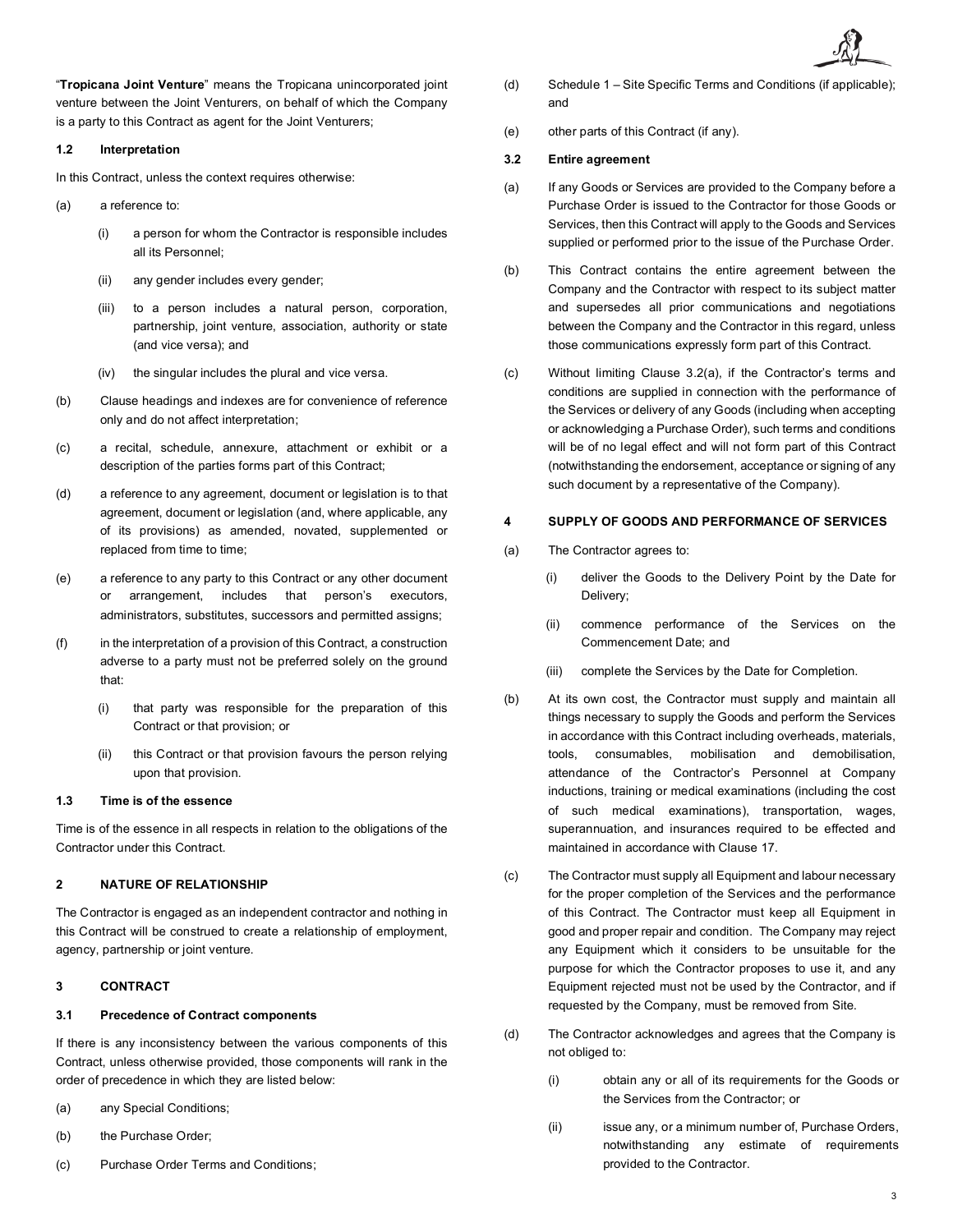(e) Any approval of, commentary on, review of, or consultation with, the Company in relation to any matter, plan, program document or thing relating to this Contract, does not, in any way, relieve the Contractor's obligations under this Contract.

# **5 SERVICES PROVIDED AT, AND DELIVERIES TO, A MINE OR EXPLORATION SITE**

The terms and conditions set out in Schedule 1 apply to all Services to be provided at Sunrise Dam Gold Mine, Tropicana Gold Mine, or any of the Company's exploration sites and to any attendance at those sites for the purposes of delivering Goods.

## **6 INVOICE, PRICE AND PAYMENT**

# **6.1 Invoice**

- (a) The Contract Price set out in the Purchase Order is firm and not subject to adjustment.
- <span id="page-3-2"></span>(b) The Contractor must deliver an invoice to the Company:
	- (i) in respect of Goods, with every delivery of Goods; and
	- (ii) in respect of Services, monthly in arrears.
- <span id="page-3-0"></span>(c) Each invoice rendered by the Contractor must:
	- (i) identify the number of the applicable Purchase Order;
	- (ii) the period in which the supply of the Goods or the Services occurred;
	- (iii) contain details of the delivery quantity and a description of the Goods or the Services provided; and
	- (iv) contain an itemisation of any applicable sale or other taxes.
- (d) The Company may reject any delivery of the Goods not accompanied by an invoice setting out the details required by Clause [6.1\(c\).](#page-3-0)
- (e) Subject to Clause [6.2,](#page-3-1) provided that the Goods or Services and the invoices submitted by the Contractor comply with this Contract, the Company must pay each invoice within 30 days of the date of receipt of such invoice by the Company.
- (f) The Contractor must pay all Taxes, charges, fees and other amount due in respect of this Contract or any payment made by the Company to the Contractor under this Contract, and the Company shall not in any way be liable for such amounts.
- (g) Each amount invoiced in accordance with Clause [6.1\(b\)\)](#page-3-2) is deemed to include all expenses incurred by the Contractor in relation to the supply of Goods and any Services covered by the invoice.
- (h) All payments shall be made to the Contractor using electronic funds transfer.

# <span id="page-3-1"></span>**6.2 Set Off and Withholding**

(a) The Company may deduct from any amounts due or becoming due to the Contractor all debts and moneys in any way owing to the Company by the Contractor under this Contract.

(b) The Company may withhold payment of the Contract Price until the Goods are delivered or the Services are performed in accordance with the requirements of the Contract.

### <span id="page-3-3"></span>**7 PACKAGING, DELIVERY AND INSPECTION OF GOODS**

- (a) The Contractor must ensure that:
	- (i) the Goods are:
		- (A) packed in accordance with the requirements set out in the Specifications (if any) and in a manner that allows the Goods to be stored at the Delivery Point prior to being put into use; and
		- (B) marked with the name of the Company, the address for delivery, the Purchase Order number and to the attention of the 'Supply Officer' at the Site; and
	- (ii) the Goods are packed and transported in accordance with all applicable Laws, and relevant Applicable Policies and any applicable regulations or industry codes and any safety or environmental requirements including as may be notified to it by the Company.
- (b) The Company may reject any delivery of the Goods that are not packed in accordance with this Claus[e 7.](#page-3-3)
- (c) The Company will not be deemed to have accepted any Goods until it has had a reasonable time to inspect the Goods after delivery.
- (d) If upon inspection the Company determines that any Goods and/or Services are defective, the Company may:
	- (i) reject the defective Goods and/or Services by returning them to the Contractor; or
	- (ii) make good the defective Goods and/or Services at the Contractor's cost or require the Contractor to do so.
- (e) For the avoidance of doubt, acceptance of the Goods at the Delivery Point by any third party on behalf of the Company, such as a transport provider, shall not affect or limit:
	- (iii) any right the Company may have to reject the Goods upon the Company inspecting the Goods when they are delivered to the Site (if the Delivery Point is not at the Site); or
	- (iv) the Contractor's warranties or other obligations under this **Contract**
- (f) If the Contractor supplies Goods or Services in excess of the requirements or quantities specified in a Purchase Order, the Company may, at it discretion:
	- (i) return excess quantities of the Goods to the Contractor at the Contractor's expense; or
	- (ii) refuse to pay for the excess Services.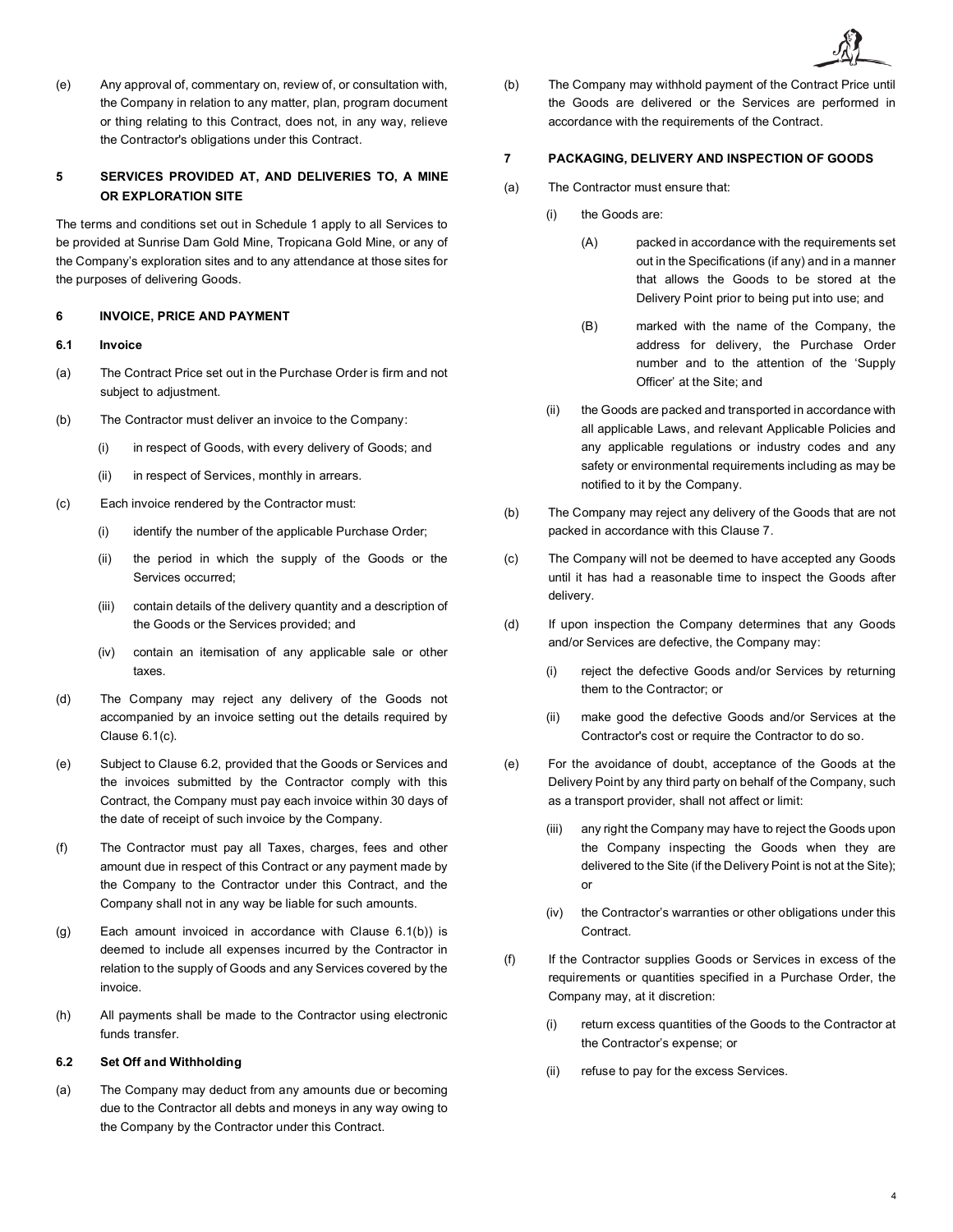# **8 FREIGHT OF GOODS**

The Contractor must arrange and pay for the transport of the Goods, by the method of transport specified in the Purchase Order, to the Delivery Point.

# **9 RISK AND TITLE**

- (a) Subject to Clause [9\(d\),](#page-4-0) title in the Goods passes to the Company on the earlier of payment for those Goods or delivery of those Goods to the Delivery Point.
- (b) If the Services include the construction, installation, testing or commissioning of the Goods at the Site:
	- (i) the Goods remain at the Contractor's risk until the completion of the construction, installation or commissioning of the Goods (whichever occurs later) at the Site to the satisfaction of the Company; and
	- (ii) the Contractor must insure the Goods for the full replacement value up until the date of completion of the construction, installation, or commissioning of the Goods (whichever occurs later) at the Site to the satisfaction of the Company.
- (c) If the Services do not include the construction, installation, testing or commissioning of the Goods at the Site, risk in the Goods passes to the Company on delivery of the Goods to the Delivery Point.
- <span id="page-4-0"></span>(d) If the Company makes part payment for the Goods prior to their delivery, title in the partly completed Goods and any materials and parts to be used in their manufacture or assembly passes to the Company upon payment, and the Contractor must clearly mark them with the Purchase Order number and Company's name.

# **10 FAILURE TO SUPPLY**

If the Contractor does not deliver any Goods to the Delivery Point by the Date for Delivery, the Company may, in addition to any other remedy or right under this Contract, at the risk and expense of the Contractor:

- (a) obtain those goods from another source; and
- (b) refuse to accept the late delivery of the Goods when eventually delivered.

### <span id="page-4-1"></span>**11 WARRANTIES**

- (a) The Contractor represents and warrants that:
	- (i) the Contractor and each of its Personnel has all expertise, qualifications and resources to perform its obligations under the Contract;
	- (ii) the Goods to be provided by the Contractor:
		- (A) are free of encumbrances and that the Contractor has good title to them;
		- (B) are free from any defect or failure;
		- (C) conform to all applicable Laws and Applicable Policies, their description or representative

sample (if applicable), any Specification and all other requirements of this Contract;

- (D) unless specified otherwise in the Purchase Order, are new and of good and merchantable quality;
- (E) are fit for the purpose notified by the Company and in the absence of such notification, the purpose for which goods of that or a similar type are ordinarily used;
- (iii) the Services provided by the Contractor:
	- (F) will be performed to the standards of diligence, skill and care normally exercised by similarly qualified and competent persons in the performance of work comparable to the Services;
	- (G) are fit for any purpose notified by the Company and in the absence of such notification, the purpose for which services of that or a similar type are commonly acquired; and
	- (H) will comply with all applicable Laws and Applicable Policies; and
- (iv) the supply of the Goods and the performance of the Services will not interfere with the activities of the Company or any other person on the Site.
- (b) The Contractor must pass on and transfer (if required) the benefit of any manufacturer's warranty applicable to the Goods. The Contractor must sign any documents as the Company reasonably requires in order to secure the benefit of that warranty or warranties for the Company.
- <span id="page-4-3"></span>(c) This Clause [11](#page-4-1) survives termination or expiry of the Contract.

## **12 DEFECTS LIABILITY PERIOD**

- <span id="page-4-2"></span>(a) Notwithstanding any other remedy or right under this Contract, during the Defects Liability Period, if any of the Goods or Services are defective or do not otherwise comply with this Contract, regardless of whether or not the Company has already accepted the Goods or Services, the Contractor must:
	- (i) repair the Goods, or re-perform or make good the defective Services;
	- (ii) remove the Goods from the Site and deliver replacement Goods to the Site;
	- (iii) uninstall the Goods, remove them from the Site, make good any damage to the Site, and deliver replacement Goods to the Site; or
	- (iv) refund the Contract Price paid by the Company for Goods or Services which are defective,

as directed by the Company in writing.

(b) If the Contractor fails to comply with Claus[e 12\(a\)](#page-4-2) within 14 days of receiving Notice from the Company, or where the Company gives Notice to the Contractor that it has elected to undertake urgent remedial works to make good any defects in the Goods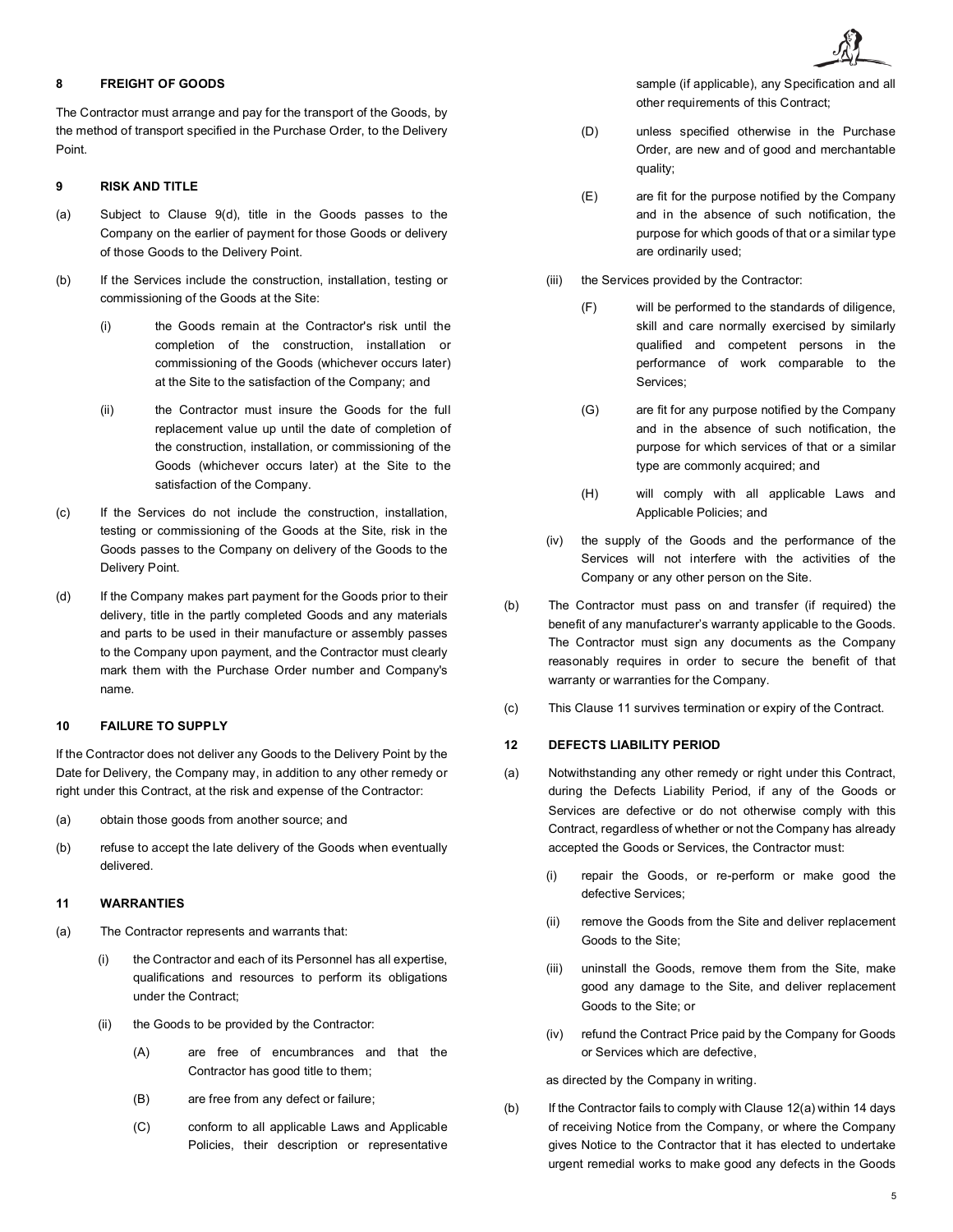or the Services, the Company may, in addition to any other remedy or right under this Contract, make good any defects in the Goods or in the Services at the Contractor's cost and the Contractor must indemnify the Company against any Liabilities incurred by the Company in doing so.

(c) This Clause [12](#page-4-3) survives termination or expiry of the Contract.

# **13 CONTRACTOR'S GENERAL OBLIGATIONS**

- <span id="page-5-0"></span>(a) The Contractor must, and must ensure its Personnel, supply the Goods and perform the Services in compliance with:
	- (i) all Applicable Policies and Laws;
	- (ii) the conditions of any exploration or mining tenements, or other titles of any kind, including any Site Approvals; and
	- (iii) the requirements of this Contract, including but not limited to the Specifications.
- (b) The Contractor must:
	- (i) obtain all Services Approvals; and
	- (ii) give all notices, required in order to comply with Clause [13\(a\)](#page-5-0) and where a Services Approval must be in the name of the Company, the Contractor will assist the Company in obtaining such Services Approval.
- (c) The Contractor must, upon request to do so by the Company, produce to the Company copies of any documents issued by, or evidencing the approval of, any Government Agency in connection with the Services.

# **14 VARIATIONS**

- <span id="page-5-1"></span>(a) The Contractor must not amend the Goods or the Services to be provided (including the timing of delivery of the Goods or provision of the Services) in any way except as directed or permitted in writing by the Company Representative.
- (b) The Contractor must comply with a Notice given by the Company pursuant to Clause [14\(a\)](#page-5-1) and is bound as if any variation made by it were included in this Contract.
- (c) Within 7 days of any variation to the Goods or Services directed or permitted by the Company in accordance with Clause [14\(a\),](#page-5-1) the Contractor must confirm any change to the Contract Price as a result of the variation to the Goods or Services.
- (d) If the parties cannot agree on a varied Contract Price, it will be varied by an amount determined by the Company having regard to any fixed prices or rates included in the Purchase Order.
- (e) Unless otherwise directed by the Company, the Contractor must not undertake any variation to the Goods or the Services before any change to the Contract Price is agreed with the Company.

## **15 DELAY**

<span id="page-5-2"></span>(a) If the Contractor encounters events or circumstances which have resulted or might reasonably be expected to result in the Contractor not being able to complete the Services by the Date for Completion or not being able to deliver the Goods to the Delivery Point by the Date for Delivery, the Contractor must:

- (i) give a Notice to the Company stating the relevant details of the nature of the cause of the delay immediately upon it becoming reasonably possible to assess the effect of the relevant cause on the Contractor's ability to perform the Services or supply the Goods;
- (ii) use reasonable endeavours to mitigate the consequences of any such delay or any delay which actually occurs; and
- (iii) as soon as reasonably practicable, to the extent reasonably practicable, remedy the cause of such delay or any delay which actually occurs and minimise its effects.
- (b) Subject to the Contractor complying with Clause [15\(a\),](#page-5-2) the Company will extend the Date for Completion or the Date for Delivery (whichever relevant) commensurately with the period of any actual delay to the performance of the Services or the supply of the Goods caused by the following:
	- (i) any breach of this Contract by, or any act, default or omission of, the Company;
	- (ii) any act of another contractor or supplier of the Company;
	- (iii) any event of Force Majeure;
	- (iv) the performance of any variation required by Clause [14\(a\);](#page-5-1) or
	- (v) any suspension of the whole or a portion of the Services under Clause [16\(a\)](#page-5-3) in respect of which the Company must pay to the Contractor associated expenses under Clause [16\(c\)](#page-5-4) (but, for the avoidance of doubt, excluding any other suspension).

# <span id="page-5-5"></span>**16 SUSPENSION**

- <span id="page-5-3"></span>(a) The Company Representative may by Notice require the Contractor to suspend the whole or any portion of the Services or the supply of any Goods for any reason.
- (b) Upon receipt of a Notice of suspension, the Contractor must:
	- (i) suspend the Services or the supply of the Goods as directed by the Company Representative;
	- (ii) immediately remove all its Personnel, Equipment and other substances brought onto the Site by it or its Personnel, unless directed otherwise by the Company Representative; and
	- (iii) take all reasonable steps to reduce any expense or cost consequent upon the suspension.
- <span id="page-5-4"></span>(c) The Company will pay the Contractor all reasonable and direct expenses that it incurs as a result of a suspension of the Services or the supply of the Goods by the Company under Clause [16\(a\)](#page-5-3) provided that the suspension continues for more than 12 hours and was not required as a result of:
	- (i) any instruction given by a Government Agency;
	- (ii) a failure by the Contractor or its Personnel to comply with Law or Applicable Policies in relation to health, safety or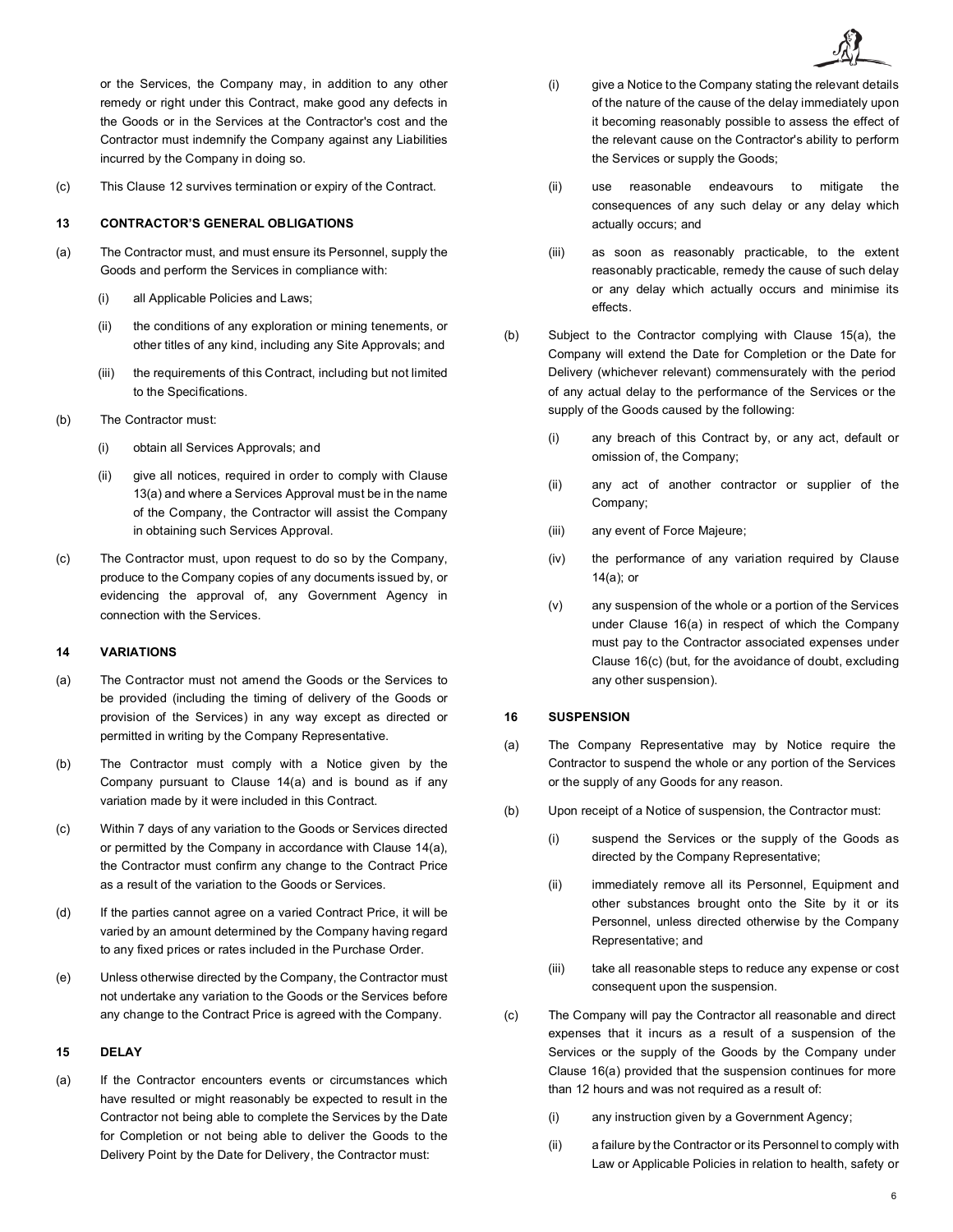protection of the Environment; or

- (iii) some other fault on the part of the Contractor or its Personnel including breach of this Contract.
- (d) When the reason for any suspension no longer exists, the Company may direct the Contractor in writing to recommence performance of the Services or the supply of the Goods and the Contractor must promptly recommence performance of the Services or supply of the Goods.
- (e) Suspension of the Services or the supply of Goods in accordance with this Clause [16](#page-5-5) does not frustrate or terminate this Contract.

# <span id="page-6-0"></span>**17 INSURANCE**

This Clause [17](#page-6-0) survives the termination or expiry of this Contract.

### <span id="page-6-3"></span>**17.1 Contractor Insurance**

The Contractor must take out and maintain:

- (a) insurance to cover all loss or destruction of, or damage to, the Contractor's tools, plant and Equipment used in connection with this Contract, for their market value;
- <span id="page-6-2"></span><span id="page-6-1"></span>(b) insurance to cover:
	- (i) all loss or destruction of, or damage to, all registered motor vehicles, mobile plant and other mechanically propelled vehicles that are operated by the Contractor in connection with this Contract, for their market value;
	- (ii) liability for loss and destruction of, or damage to, any third party property that results from the operation by the Contractor of the motor vehicles, mobile plant and mechanically propelled vehicles referred to in Clause [13.1\(b\)](#page-6-1)[\(i\),](#page-6-2) for an indemnity of no less than \$10,000,000;
- (c) insurance to cover liability for death, or bodily injury of any third party and loss and destruction of, and damage to, any third party property in connection with this Contract (including liability arising from goods sold or supplied, property, unregistered vehicles and registered vehicles whilst being used as a tool of trade), for an indemnity of no less than \$15,000,000 for any one occurrence or, for products liability insurance, in the aggregate for any one 12 month period of insurance;
- (d) insurance to cover liability arising, whether at common law or under any statute relating to workers' compensation or employers' liability and occupational/industrial disease, to Personnel (including any person deemed by statute to be an employee of the Contractor) engaged to do anything in connection with this Contract, for not less than the amount/s required by the Law of the relevant State or Territory and, to the extent permitted by law, endorsed to provide a principal's indemnity extension and a waiver of subrogation in favour of the Company;
- (e) if the Services include, directly or indirectly, the provision of professional services by the Contractor, insurance to cover liability for loss and damage arising from the performance of the Services, for an indemnity of no less than \$1,000,000 per claim; and

(f) any other insurance which is required by Law (including automobile compulsory third party insurance) and such other insurances as the Company may reasonably require,

and keep those policies current during the term of this Contract including the Defects Liability Period.

### **17.2 Insurance policy requirements**

- (a) Each policy of insurance required under Clause [17.1](#page-6-3) must be with a reputable insurer and on terms consistent with prudent risk management practice.
- (b) The insurance policies required by Clause [17.1](#page-6-3) (except for professional indemnity insurance) must, where permitted by Law:
	- (i) insure the Contractor and the Company (as an additional insured) for their respective rights and interests in connection with this Contract;
	- (ii) be primary with respect to all insureds, including additional insureds, to the extent of liabilities for personal injury and property damaged assumed under this Contract; and
	- (iii) include:
		- (A) a clause by which the insurer agrees to waive all rights of subrogation or action against the Company; and
		- (B) a cross liability/severability of interest clause.
- (c) The Contractor must produce to the Company a certificate of currency for each policy of insurance required by Clause [17.1](#page-6-3)  signed by either the Contractor's insurer or insurance broker within 14 days of any request by the Company.
- (i) The Contractor must immediately notify the Company of the cancellation or expiry of any insurance policy required by Clause [17.1.](#page-6-3)

## **17.3 Sub-contractor insurances**

The Contractor must ensure that any Sub-contractors effect and maintain similar insurance (to the extent applicable) to that required by Clause [17.1](#page-6-3) and, where requested by the Company must provide proof of that insurance.

## <span id="page-6-6"></span>**18 AUDIT**

The Contractor must:

- <span id="page-6-4"></span>(a) maintain, and ensure that all Sub-contractors maintain, true and accurate records in relation to the Goods and Services provided under this Contract (including but not limited to statements of payments and contributions made by the Contractor or Sub contractor to any superannuation scheme) and any expenditure incurred on the Company's behalf; and
- (b) upon a request by the Company, give the Company access to the records referred to in Claus[e 18\(a\).](#page-6-4)

### <span id="page-6-7"></span>**19 TERMINATION**

<span id="page-6-5"></span>(a) The Company may terminate this Contract in its absolute discretion by 30 days' Notice to the Contractor. If the Company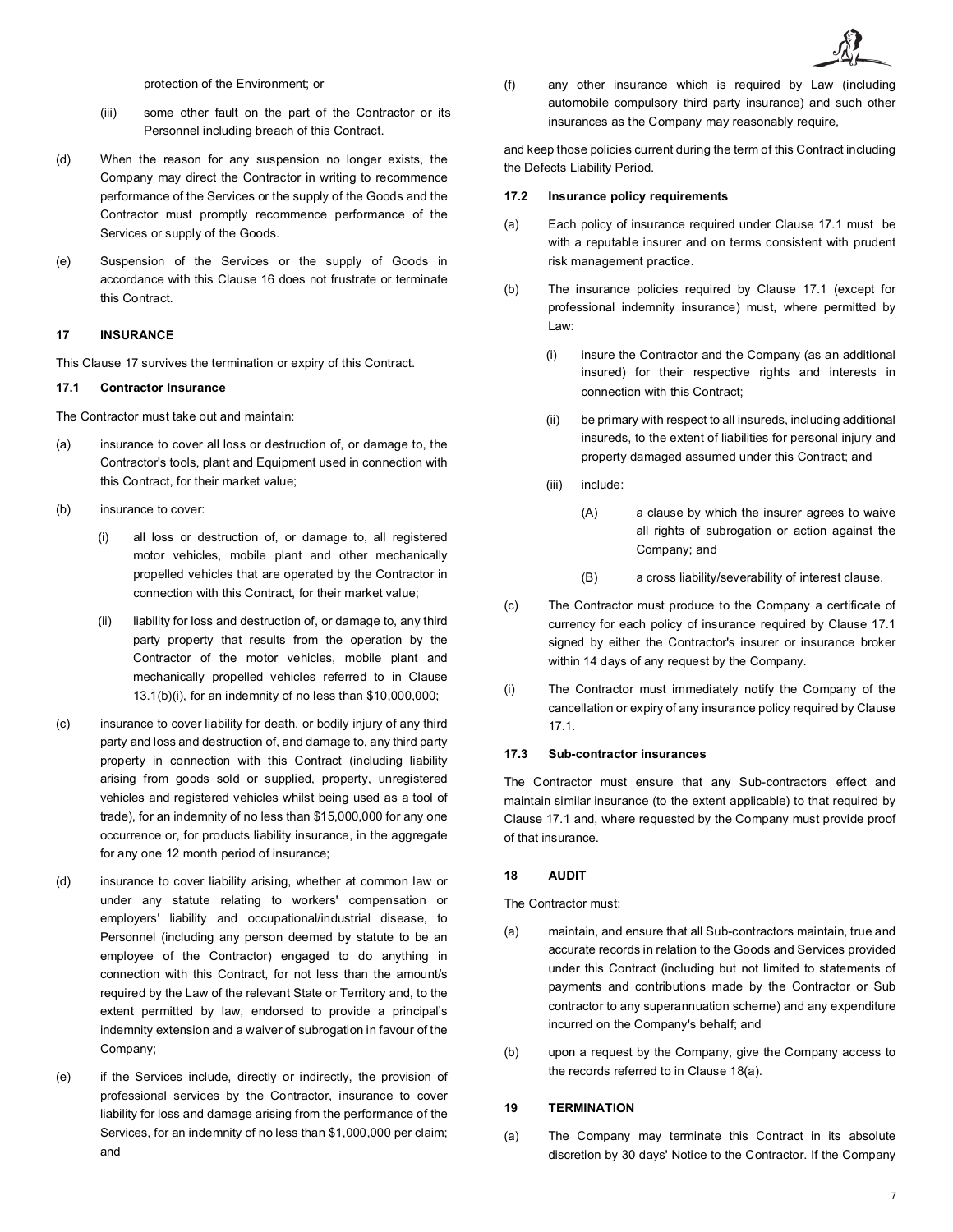terminates the Contract pursuant to this Clause [16\(a\),](#page-6-5) the Company must pay to the Contractor:

- (i) amounts due and owing for Services performed in accordance with this Contract as at the date of termination; and
- (ii) amounts due and owing to the Contractor for Goods delivered to the Delivery Point as at the date of termination.
- (b) Without limiting Clause [15\(a\),](#page-6-5) the Company may terminate this Contract immediately, by Notice, if:
	- (i) the Contractor commits a breach of any of its obligations under this Contract, including, but not limited to, any breaches related to safety or the Environment or a breach of any part of Clause [24;](#page-10-0) or
	- (ii) if a Force Majeure affecting the Contractor continues for more than 30 days.
- (c) Either party may terminate this Contract immediately by Notice to the other party upon the occurrence of an Insolvency Event in respect of the other party.
- (d) Notwithstanding any other provision of this Contract, where the Company has a right to terminate this Contract, it may do so without terminating any one or more outstanding Purchase Orders (in its absolute discretion) and, to avoid doubt, the Contractor must still comply with such Purchase Orders that are not terminated even though the Contract and other Purchase Orders are terminated.
- (e) Termination or expiry of this Contract or any Purchase Order does not prejudice:
	- (i) any right, action or remedy accrued in favour of the Company prior to such termination or expiry; or
	- (ii) any rights, action or remedy of the Company which expressly or impliedly survive the termination or expiry of this Contract including under Clauses [11](#page-4-1) (Warranties), [12](#page-4-3) (Defects Liability Period), [17](#page-6-0) (Insurance), [18](#page-6-6) (Audit), [20](#page-7-0) (Confidentiality), [21](#page-7-1) (Intellectual Property) and [22](#page-7-2) (Indemnities).

# <span id="page-7-0"></span>**20 CONFIDENTIALITY AND SECURITY**

- (a) The Contractor must not, and must ensure that its Personnel do not, unless the Company has first agreed in writing:
	- (i) disclose to anyone else, or
	- (ii) use for a purpose other than the performance of the Services,

any of the Confidential Information other than where disclosure is required by Law.

(b) On expiry or termination of this Contract or whether otherwise requested, the Contractor must return to the Company all Confidential Information (including any copies made by it) and permanently delete any Confidential Information stored by it in a computer or electronic retrieval system so that it is incapable of retrieval.

- (c) The Contractor must restrict disclosure of the Confidential Information to Personnel who need to know it in order to supply the Goods or perform the Services and will, on reasonable request by the Company, ensure those Personnel execute confidentiality agreements similar in effect to this Clause.
- (d) Except as required by Law, no media release or public announcement may be made by the Contractor in relation to the existence or subject matter of this Contract unless:
	- (i) the Contractor first receives the express prior written consent of the Company; and
	- (ii) the Company approves, in writing, the wording of such media release or public announcement and the manner of publication.

# <span id="page-7-1"></span>**21 INTELLECTUAL PROPERTY**

- (a) The Contractor warrants that the sale or use of any Goods by the Company, or the performance of the Services, will not infringe or contribute to the infringement of any intellectual property rights (including rights to patents, designs, copyright, trademarks, trade names and circuit layouts) conferred under statute, common law or equity in any country.
- (b) The Contractor grants to the Company a perpetual, irrevocable, non-exclusive, worldwide, transferrable, royalty-free licence to use the Contractor IP as necessary for the Company to use the Goods or enjoy the benefits of the Services.
- (c) All Contract IP created by the Contractor arising out of the supply of the Goods or the performance of the Services under this Contract vests in the Company as soon as the preparation, production or creation of such Contract IP commences.
- <span id="page-7-2"></span>(d) This Clause [21](#page-7-1) survives termination or expiry of the Contract.

### **22 INDEMNITY**

- <span id="page-7-3"></span>(a) The Contractor must indemnify the Company and its Related Bodies Corporate, each of their officers, agents and employees and, the Joint Venturers where a Purchase Order is issued for supply of Goods for or performance of Services at Tropicana Gold Mine (in this Clause, the "**Indemnified Parties**") and keep them indemnified against any Liabilities (including Liabilities of any of them to third parties) arising out of:
	- (i) the breach by the Contractor or its Personnel of any of the Contractor's obligations (including any warranty) under this Contract;
	- (ii) any Environmental Event which occurs after the Date of Contract which is caused by the Contractor or its Personnel at the Site;
	- (iii) any fraudulent or negligent act or omission by the Contractor or any of its Personnel in the course of supplying the Goods or performing the Services;
	- (iv) injury to, or death of any person, or loss or damage of or to any property caused by the Contractor or any of its Personnel;
	- (v) any claim by any third party that it has Intellectual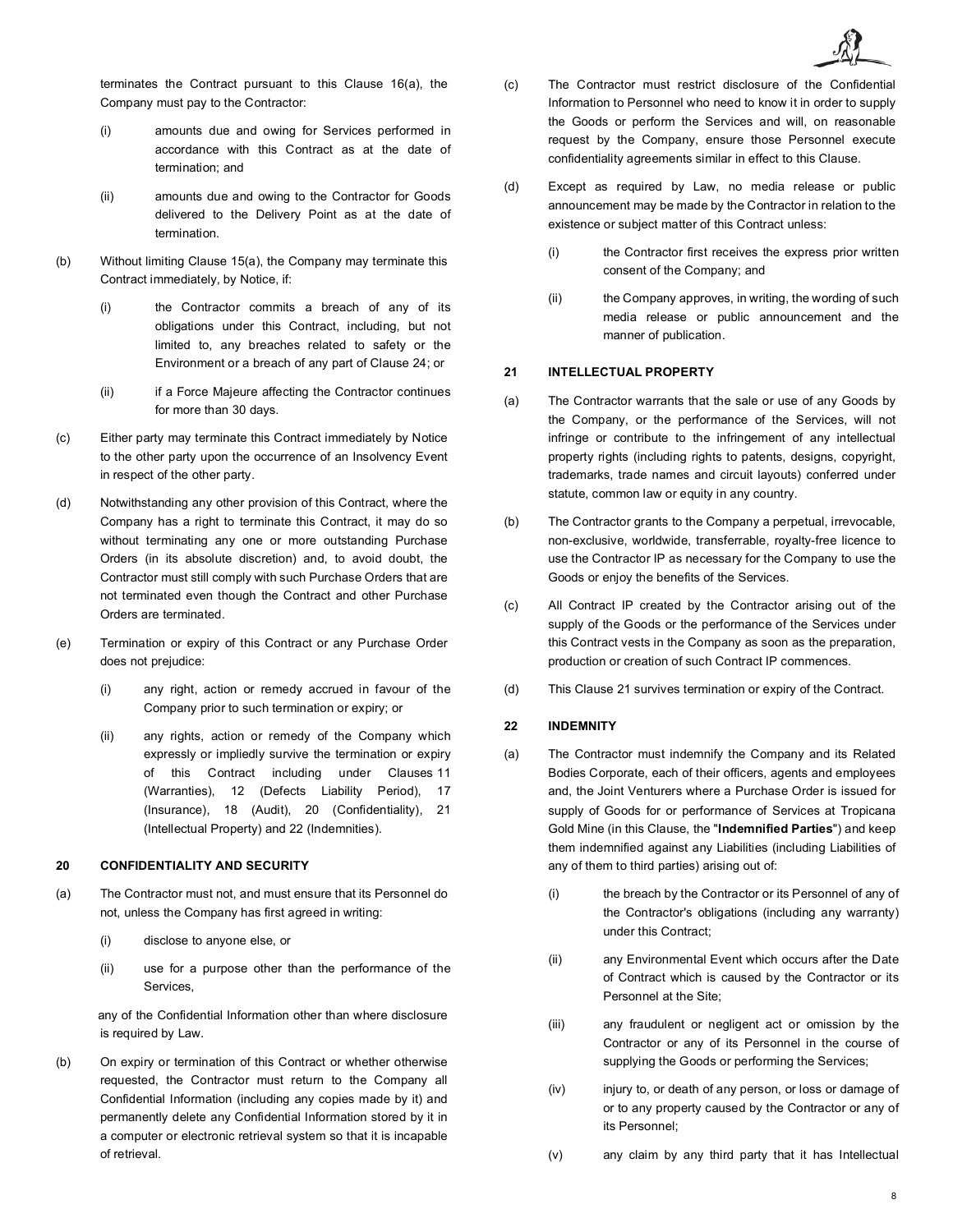

Property rights which have been infringed as a result of the Services or the supply or use of the Goods; or

- (vi) any claims made against an Indemnified Party by any of the Contractor's Personnel in respect of legislation concerning income tax, workers compensation, annual leave, long service leave, superannuation or any applicable award, determination or agreement of a competent industrial tribunal or authority.
- (b) It is not necessary for an Indemnified Party to incur an expense or make a payment before enforcing a right of indemnity conferred by this Contract.
- (c) The Contractor will not be liable under Claus[e 22\(a\)](#page-7-3) to the extent that the Liability was solely caused by the Company's or an Indemnified Party's negligence or wilful default.
- (d) Every exemption, limitation, defence, immunity, indemnity or other benefit contained in this Contract or otherwise to which the Company or an Indemnified Party is entitled will be held by the Company as trustee for the benefit of, and will extend to protect, each of the Indemnified Parties.

## **23 APPORTIONMENT OF LIABILITY**

To the extent permitted by Law, the operation of Part 1F of the Civil Liability Act is excluded in relation to all and any rights, obligations and Liabilities under this Contract.

# **24 FORCE MAJEURE**

- (a) If either party to this Contract is affected, or likely to be affected, by an event of Force Majeure:
	- (i) that party must immediately give the other prompt Notice giving full particulars of the event of Force Majeure claimed and the steps taken to rectify it; and
	- (ii) the obligations under this Contract of the party giving the Notice are suspended to the extent to which they are affected by the relevant event of Force Majeure during but no longer than the continuance of the Force Majeure.
- (b) A party claiming Force Majeure must use its best endeavours to remove or overcome the effects of that Force Majeure as quickly as possible.

## <span id="page-8-0"></span>**25 ASSIGNMENT AND SUB-CONTRACTING**

- (a) The Contractor must not assign all or any part of its rights or obligations under this Contract without the prior written consent of the Company.
- (b) The Contractor must not engage a Sub-contractor to perform all or any part of the Services without the prior written approval of the Company Representative.
- (c) The Contractor is liable to the Company for the acts and omissions of that Sub-contractor and that Sub-contractor's Personnel as if they were the acts and omissions of the **Contractor**

## <span id="page-8-1"></span>**26 GOODS AND SERVICES FOR TROPICANA GOLD MINE**

This Clause [26](#page-8-1) applies to all Goods supplied for, and Services provided at Tropicana Gold Mine.

- (a) The Company is a party to this Contract as agent severally for each of the Joint Venturers in their respective percentage interests in the Joint Venture from time to time. As at the date of issue of the Purchase Order, the Joint Venturers respective percentage interests in the Joint Venture are as follows:
	- (i) AngloGold Ashanti Australia Limited 70%; and
	- (ii) AFB Resources Pty Ltd 30%.
- (b) The obligations and Liabilities of the Joint Venturers to the Contractor under or in connection with this Contract are several only (and will not be, nor be construed to be, either joint or joint and several), in accordance with the Joint Venturer's respective percentage interest from time to time in the Joint Venture.
- (c) The percentage interests of the Joint Venturers, and the identity and number of Joint Venturers (and therefore their respective interests in and under this Contract), may change from time to time without the consent of the Contractor and for this purpose the rights and obligations of the relevant Joint Venturers under this Contract may be freely assignable without the consent of the Contractor (provided that the Company provides written Notice to the Contractor of any change in the percentage interests or the identity of the Joint Venturers) and the Company may at any time without the consent of the Contractor assign its rights and obligations under this Contract to an incoming agent or manager on behalf of the Joint Venturers.
- (d) The rights and remedies in and under this Contract may be exercised by the Company for the Joint Venturers.
- (e) The benefit of the respective duties and obligations of the Contractor under this Contract are deemed to enure to each of the Joint Venturers, and the Company is severally authorised to enforce those duties and obligations on the Joint Venturers' behalf.
- (f) All Notices may be given or made (as the case requires) by the Company on behalf of the Joint Venturers or any one or more of them and, in dealing with the Joint Venturers, for all purposes under or in connection with this Contract, the Contractor must deal only with the Company.
- (g) The Company will not be liable for the failure of the Joint Venturers (or any one or more of them) to perform its or their obligations under this Contract.

## **27 NOTICES**

- (a) A Notice must be either typed or legibly written in English, signed by or on behalf of the person giving it, addressed to the person to whom it is to be given.
- (b) A Notice may be given by personal delivery, pre-paid mail or email and is treated as having been given and received:
	- (i) if delivered personally to a person's representative, upon delivery;
	- (ii) if delivered to a person's address, on the day of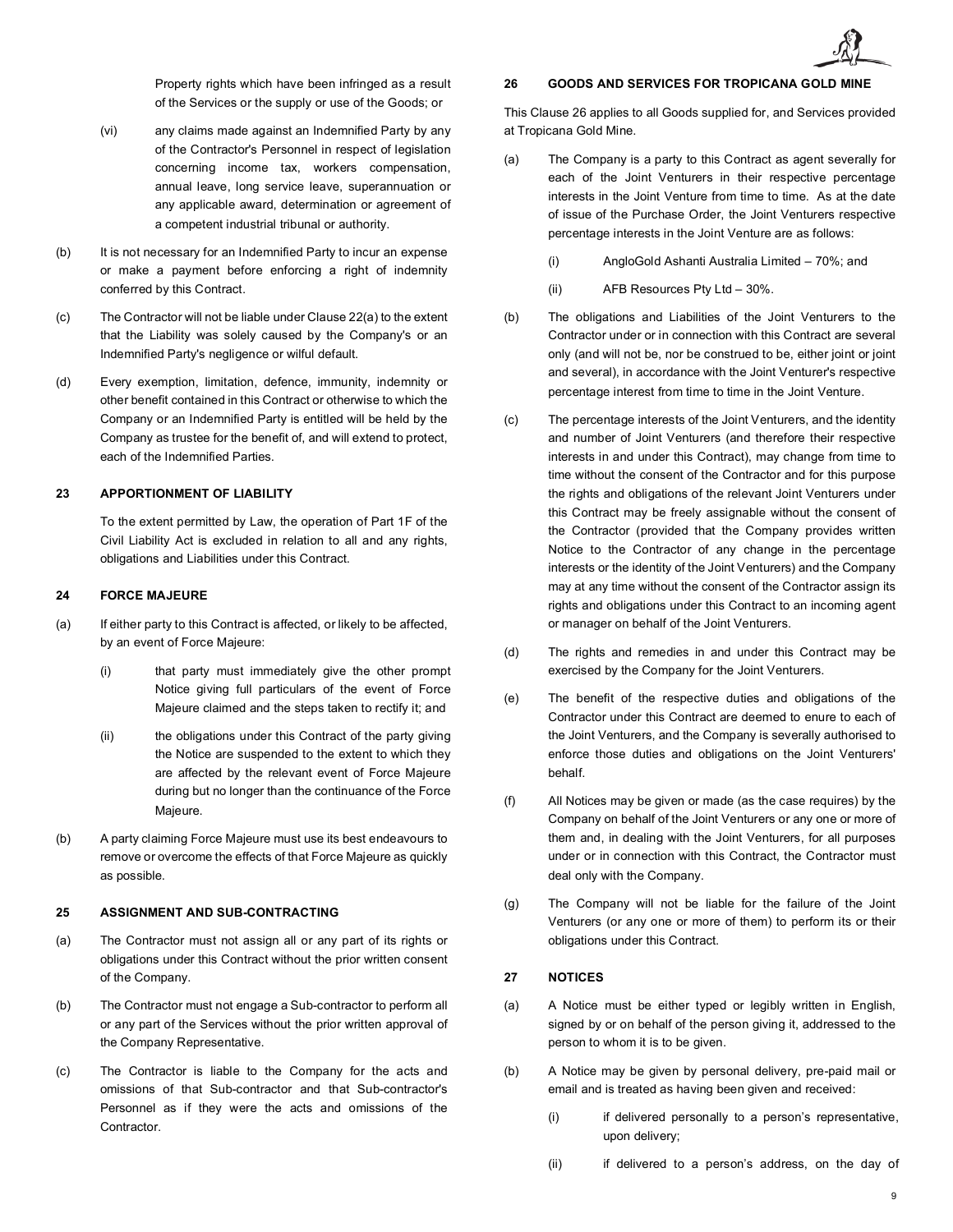delivery if a Business Day, otherwise on the next Business Day;

- (iii) if sent by pre-paid mail:
	- (A) to an address in the city of dispatch, on the third Business Day after posting;
	- (B) from elsewhere within Australia, on the fifth Business Day after posting; or
	- (C) if mailed from overseas, on the tenth Business Day after posting;
- (iv) if sent by email to a person's address on the first to occur of:
	- (A) receipt by the sender of an email acknowledgment from the recipient's information system showing that the Notice has been delivered to the email address of the recipient set out in Item 1 of the Key Terms Schedule;
	- (B) the time that the Notice enters an information system which is under the control of the recipient; and
	- (C) the time that the Notice is first opened or read by an employee of the recipient,

but if the result is that a Notice would be taken to be given or made on a day that is not a Business Day, it will be taken to have been duly given or made on the next Business Day.

- (c) For the purpose of this Clause, the address of a person is the address nominated in this Contract or, if none is nominated, its registered office.
- (d) A party may from time to time substitute a new address or email address by Notice to the other party.

## <span id="page-9-0"></span>**28 GST**

- (a) Capitalised terms used in this Clause [28](#page-9-0) have the meaning given in the New Tax System (Goods and Services Tax) Act 1999 (C'th)
- (b) If an amount payable under this Contract by the Company is calculated by reference to or otherwise relates to a cost, expense or other liability incurred by the Contractor, then the liability will be reduced by the amount of any Input Tax Credit in respect of that liability. The Contractor will be assumed to be entitled to claim a full Input Tax Credit unless it demonstrates that its entitlement is otherwise prior to the date on which the payment must be made.
- (c) Unless otherwise specified in the Purchase Order, the Contract Price excludes GST.
- (d) If an amount to be paid by either party under this Contract constitutes a payment for a Taxable Supply, then the party making that payment must, upon receipt of a Tax Invoice, pay that amount plus the GST payable on that Taxable Supply.

(e) The Contractor must ensure that it has provided its Australian business number (ABN) to the Company and that it is registered for GST purposes.

# <span id="page-9-1"></span>**29 CONFLICTS OF INTEREST AND ANTI-BRIBERY AND CORRUPTION**

- (a) The Contractor must not cause, or in any way contribute to a Conflict of Interest. If the Contractor is aware of, or suspects, a Conflict of Interest, the Contractor must immediately report such Conflict of Interest to an appropriate senior manager of the Company, or must use the confidential reporting mechanism, details of which can be obtained from the Company's website (www.anglogoldashanti.com). The obligation on the Contractor is continuous and a Conflict of Interest must be reported when it arises, not merely at the inception of this Contract.
- (b) The Contractor must:
	- (i) not pay bribes or breach any Laws with respect to foreign corrupt practices or undertake any act that could potentially damage the reputation of the Company;
	- (ii) at all times comply with the United States Foreign Corrupt Practices Act of 1977, and any other similar Laws with respect to corruption in applicable jurisdictions;
	- (iii) at all times comply with the Voluntary Principles on Security and Human Rights and other similar Laws, codes or principles in other applicable jurisdictions;
	- (iv) not act in any matter that would create, or is likely to create, any risk for the Company with respect to a breach of the United States Foreign Corrupt Practices Act of 1977 or the Voluntary Principles on Security and Human Rights and other similar Laws in other applicable jurisdictions;
	- (v) notify the Company immediately if it becomes aware of any facts or circumstances that might lead to a breach of this Clause (the "**Event**"); and
	- (vi) immediately furnish to the Company a detailed report of the Event and an estimate of likely resultant costs or penalties.
- (c) The Contractor indemnifies the Company against any Liabilities that may be incurred or sustained by the Company arising out of any breach of the warranties or covenants given by it under this Clause [29.](#page-9-1)
- (d) The Contractor acknowledges that it has received the Company's Code of Business Principles and Ethics.
- (e) The Contractor must ensure that none of the persons for whom it is responsible:
	- (i) give or receive any commission, fee, rebate, gift or entertainment of significant cost or value in connection with the Services; or
	- (ii) enter into any business agreement with any director, employee or agent of the Company acting otherwise than as a representative of the Company except in the ordinary and proper course of private business,

without prior Notice to, and the consent of, the Company.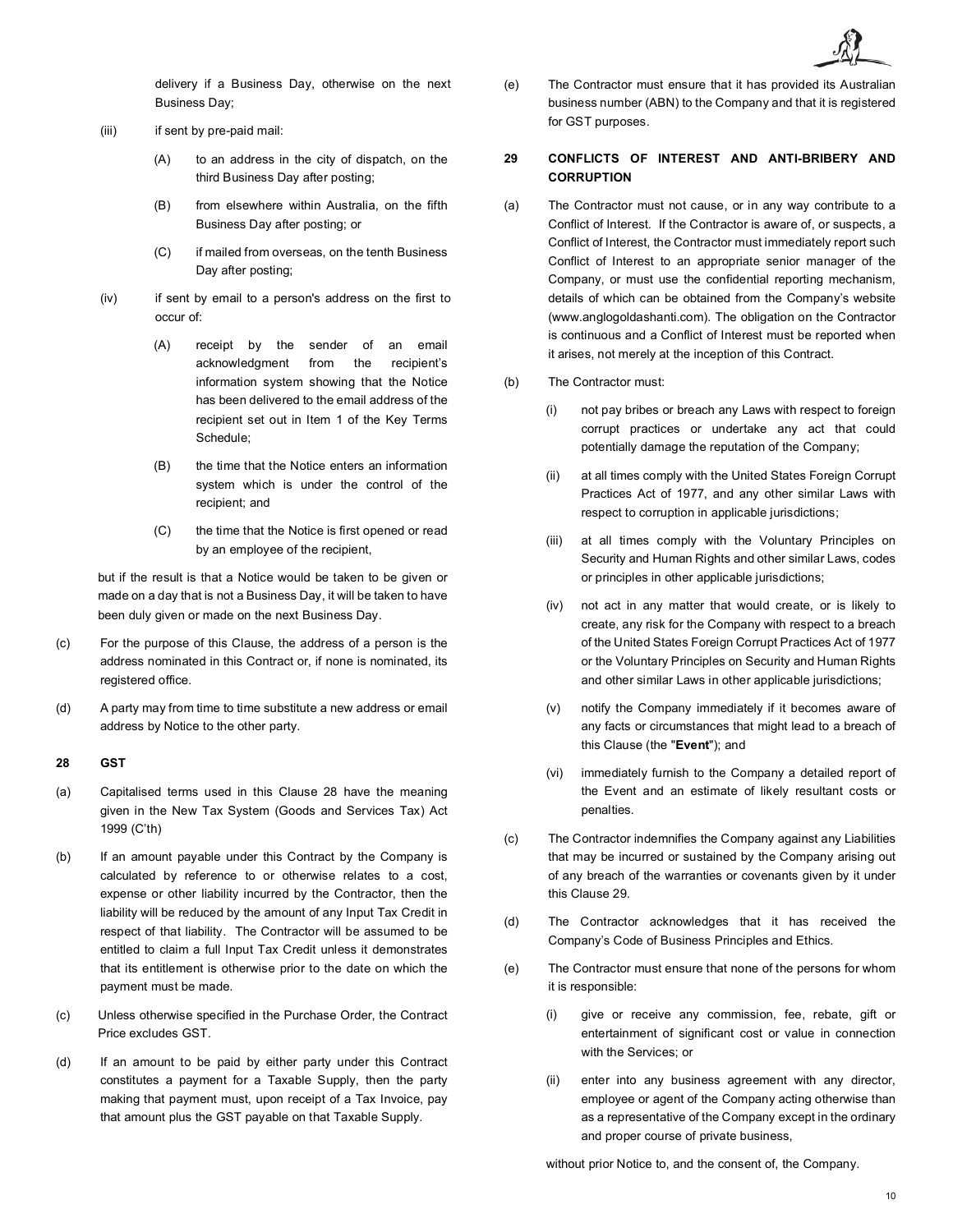# <span id="page-10-0"></span>**30 PROHIBITION ON MODERN SLAVERY**

The Contractor represents, warrants and undertakes, throughout the duration of this Contract:

- (a) that neither the Contractor nor any of its Personnel, contractors or subcontractors will engage in Modern Slavery;
- (b) to comply with all Modern Slavery reporting requirements applicable to it;
- (c) to have and maintain its own policies and procedures that are intended to ensure compliance with this clause;
- (d) to notify the Company promptly in writing upon becoming aware of:
	- (i) any incident, complaint or allegation that the Contractor, or any entity in its supply chain, has engaged, directly or indirectly, in Modern Slavery; or
	- (ii) any actual, reasonably suspected or anticipated Modern Slavery in the operations of the Contractor or engaged in by any entity in its supply chain in connection with this Contract,

and such notice will include reasonable details of the steps it is taking or proposes to take to investigate the matter; and

(e) at the request of the Company, and within a reasonable period of time, to provide the Company with all information required to enable the Company to comply with its reporting obligations with respect to Modern Slavery.

# <span id="page-10-1"></span>**31 DISPUTES**

- (a) In the event of any dispute, question or difference of opinion between the Company and the Contractor arising out of, under or in any way in connection with the Contract ("**Dispute**"), a party may give to the other party a notice ("**Dispute Notice**") specifying the Dispute and requiring its resolution under this Clause.
- (b) If the Dispute is not resolved within 7 days after a Dispute Notice is given to the other party, each party must nominate one representative from its senior management to resolve the Dispute (each, a "**Dispute Representative**").
- (c) If the Dispute is not resolved within 30 days of the Dispute being referred to the respective Dispute Representative, then either party may commence legal proceedings in an appropriate court to resolve the Dispute.
- (d) Nothing in this Clause prevents a party from seeking any interlocutory relief which may be required in relation to the Contract.
- (e) Despite the existence of any Dispute as contemplated by Clause [25,](#page-10-1) the Company and the Contractor must:
	- (i) continue to carry out their respective obligations; and
	- (ii) perform their other obligations under this Contract.

# **32 MISCELLANEOUS**

- (a) The Company may, without the consent of the Contractor, assign the whole or part of its rights and obligations under this Contract to any person (including to any Related Body Corporate of it).
- (b) If a Contractor comprises two or more parties:
	- (i) a Liability of those parties under this Contract is a joint Liability of all of them and a several Liability of each of them;
	- (ii) a right given to those parties under this Contract is a right given severally to each of them; and
	- (iii) a representation, warranty or undertaking made by those parties is made by each of them.
- (c) Any Claim made by the Contractor must:
	- (i) be in writing within 30 days of the occurrence of the event or circumstances on which the Claim is based; and
	- (ii) must specify the legal basis for the Claim made, a substantiation of any amount claimed, and the measures taken by the Contractor to mitigate any costs, damages or delay as a result of the event or circumstances.
- (d) Except to the extent the contrary intention expressly appears, the rights, obligations and Liabilities of the Company provided in this Contract are cumulative and do not exclude any rights or remedies provided under Law.
- (e) The non-exercise of, or delay in exercising, any power or right of a party does not operate as a waiver of that power or right. Any single exercise of a power or right does not preclude any other or further exercise of it or the exercise of any other power or right. A power or right may only be waived in writing, signed by the party to be bound by the waiver.
- (f) The invalidity or unenforceability of any part or provision of this Contract does not affect the enforceability of any other part or provision of this Contract and the invalid or unenforceable part is severable.
- (g) Modifications and amendments to this Contract must be in writing signed by each of the parties.
- (h) Except where expressly otherwise provided, each party bears its own costs in relation to the negotiation and performance of this Contract.
- (i) This Contract is governed by the Law in force in Western Australia. The parties submit to the exclusive jurisdiction of the courts of Western Australia and any courts which may hear appeals from those courts in respect of any proceedings in connection with this Contract.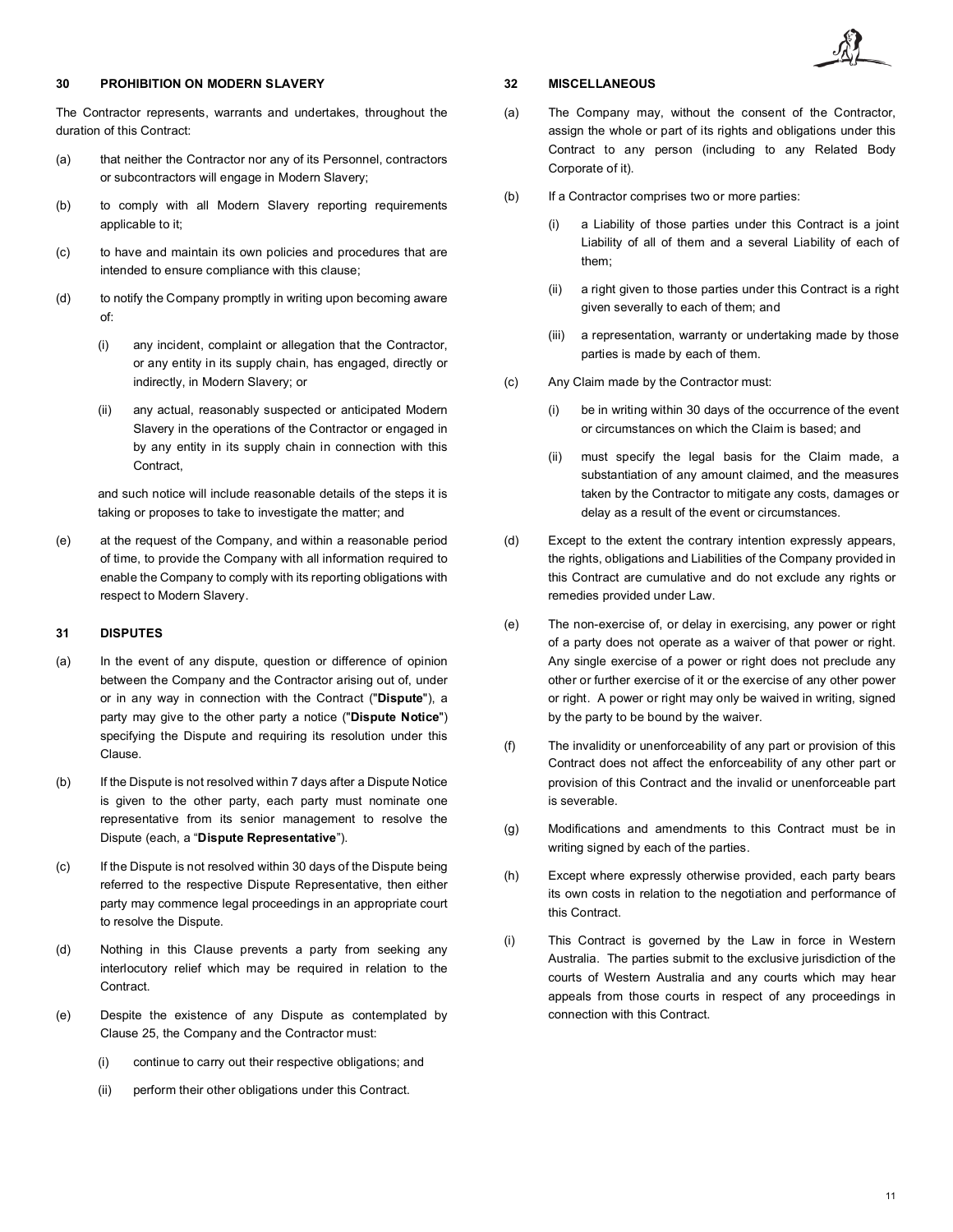# **SCHEDULE 1 - SITE SPECIFIC TERMS AND CONDITIONS**

The terms and conditions in this Schedule 1 apply:

- (a) to Services to be provided at Sunrise Dam Gold Mine, Tropicana Gold Mine, or any of the Company's exploration sites and to any attendance at those sites for the purposes of delivering Goods; and
- (b) in addition to the Purchase Order Terms and Conditions.

## **1 DEFINITIONS**

Capitalised terms in this Schedule 1 have the meaning given in Clause [1](#page-0-0) of the Purchase Order Terms and Conditions.

# **2 CONTRACTOR'S GENERAL OBLIGATIONS**

# **2.1 Compliance with Company rules and procedures**

- (a) The Contractor must ensure that all its Personnel comply with the applicable rules and procedures of the Company on the Site including security rules, safety regulations, Environmental rules, other Site regulations and the directions and requests of the Company Representative pursuant to any such rules and regulations. The Company must make available to the Contractor on request copies of all such rules and procedures.
- (b) The Contractor must, and must ensure its Personnel, comply with all special conditions that apply in relation to security in respect to the Site from time to time.
- (c) No Personnel of the Contractor is permitted to bring to keep plants, pets, livestock or firearms at or within the vicinity of the Site.

# **2.2 Fossicking and collection of minerals prohibited**

- (a) Collection of mineral specimens, whether or not of economic significance, at the Site is strictly forbidden, and all such specimens remain the property of the Company.
- (b) Any action by any person, including Personnel and persons associated with the Contractor, on the Site which can be construed as fossicking, prospecting, sampling for minerals and samples containing gold or any other metal or mineral within the Site will entitle the Company to require the removal of that person from the Site in accordance with Clause [6.5](#page-14-0) of this Schedule 1.

#### **2.3 Safety, Environment and Aboriginal Heritage**

- (a) The Contractor must, and must ensure its Personnel, comply with:
	- (i) all Laws relating to safety, to the Environment and heritage; and
	- (ii) any policy or procedure of the Company from time to time with respect to matters of Aboriginal heritage or culture and attend Company cross cultural and general community awareness training.
- (b) The Contractor must at all times carry out its obligations under this Contract with the highest possible regard to the safety of all Personnel at the Site, the protection of heritage values and sites and to the Environment. If the Contractor fails to comply with its

obligations in relation to safety, heritage or the Environment under this Contract, the Company may terminate this Contract in accordance with Clause [16](#page-6-7) of the Purchase Order Terms and Conditions.

- (c) The Company Representative may deny access to the Site to any person (including the Contractor or any of its Personnel) who fails to comply with safety, Environmental or heritage Laws or requirements under this Contract or otherwise applicable to the Site.
- (d) The Contractor must provide safe means of access to all places at which its Personnel at any time may have occasion to work.
- (e) The Contractor must, and must ensure its Personnel, provide, erect and maintain all barricades, guards, fencing, temporary roadways, footpaths, signs and lighting and provide and maintain all bunting and traffic flagging necessary for the protection of Personnel and other persons or of property or for the protection of the Environment or heritage sites or for the safety and convenience of the public and others and must remove the same when it is no longer required.
- (f) The Contractor must, and must ensure its Personnel, avoid obstruction or damage to roadways and footpaths, drains and watercourses and public utility and other services or property on or adjacent to the Site and, at its own cost, must have any obstruction removed immediately and must make good all damage caused by it and its Personnel.
- (g) The Contractor must, and must ensure its Personnel, be responsible for the provision, operation and maintenance of adequate first aid facilities necessary for Personnel at the Site in accordance with relevant Laws.
- (h) The Contractor must confine its Personnel to that part of the Site where the Services are at the time being performed, to roads and routes designated by the Company for ingress to and egress from the Site and to any other areas specified in this Contract or permitted by the Company from time to time.
- (i) The Company Representative may veto the use by the Contractor or its Personnel, of any Equipment and method of work, which in the opinion of the Company Representative, is unsafe or include unsound practices or inferior workmanship.
- (j) The Contractor will be required by the Company to attend regular meetings at the Site for the purpose of discussing, promoting and developing safety and health, heritage and the Environment.

# **2.4 Repair of damage**

If any damage occurs to the operations, property, equipment or facilities of the Company, or of any other contractor, due to the Contractor's conduct the Contractor must, at its own cost, make all necessary repairs.

## **2.5 Interference and nuisance**

- (a) The Contractor must prevent nuisance to the Company, tenants, or occupiers of properties adjacent to the Site and to the public generally.
- (b) The Contractor must not impede or interfere with the work of any other persons (whether employed or engaged by the Company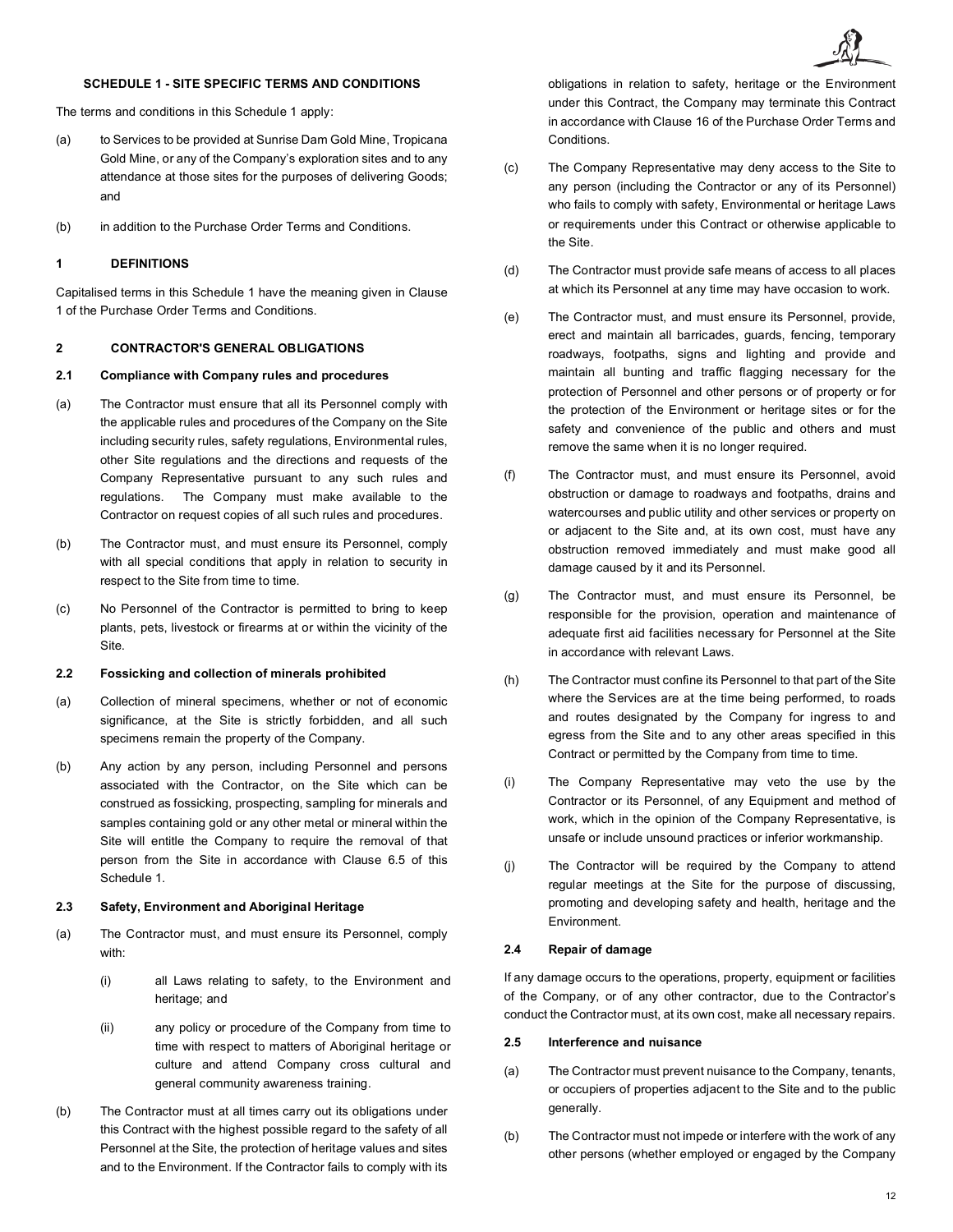or not) on the Site. The Contractor is not entitled to any increase in the Contract Price, damages, costs or any other financial or other compensation as a result of any interference on Site from other suppliers, contractors or personnel.

# **2.6 Environmental, equal opportunity and community awareness training**

- (a) Where required by the Company, the Contractor's Personnel must attend Company environmental training and comply with any policy or procedure of the Company with respect to matters of Aboriginal heritage or culture and attend Company cross cultural and general community awareness training and provide assistance to the Company in its audit and inspection of the Contractor.
- (b) If required by the Company, the Contractor must ensure its Personnel attend equal opportunity training.

### **2.7 Integrated management system**

The Contractor must comply with the Company's integrated management system at the Site, or the Contractor's own integrated management system if the same has been approved by the Company Representative.

# **2.8 No discriminating**

The Contractor must prevent all acts of discrimination and harassment on Site, on the grounds of sex, race, age, appearance, religion or any other ground that may be deemed to be offensive to other individuals or which is proscribed by Law.

# **3 STANDARD OF SERVICES AND QUALITY ASSURANCE**

# **3.1 Performance of Services and standard of conduct**

- (a) In performing the Services, the Contractor and its Personnel shall:
	- (i) act in accordance with all reasonable directions of the Company (including in relation to health and safety, industrial relations (whilst on the Site) and Environmental matters;
	- (ii) act in a workmanlike, careful, safe and proper manner;
	- (iii) perform the Services in a timely manner; and
	- (iv) comply with all the requirements of this Contract.

# **4 REGISTERED MANAGER AND REPRESENTATIVES; DIRECTIONS**

- <span id="page-12-0"></span>(a) The Contractor must perform the Services in accordance with all directions given by:
	- (i) the Registered Manager;
	- (ii) the Company Representative; and
	- (iii) any person to whom the Company Representative has delegated the relevant discretion or authority by Notice to the Contractor.
- (b) Any direction given by or on behalf of the Company will not, except to the extent expressly contained in the direction, relieve the Contractor of any obligations under this Contract.
- (c) The Company is not bound by orders, directions and instructions given to the Contractor by any other person not referred to in paragraph [\(a\)](#page-12-0) above unless and until those orders, directions or instructions are ratified by the Company or unless and until the Company has notified the Contractor in writing that the person is authorised to give them.
- (d) The Contractor Representative must be able to comprehend and communicate fluently in the English language and must be authorised to represent and bind the Contractor for the purposes of this Contract.
- (e) The Company must approve any change to the Contractor's Representative.
- (f) Matters within the knowledge of the Contractor Representative are taken to be within the knowledge of the Contractor.
- (g) Up until the Date for Completion:
	- (i) the Contractor Representative must attend any regular meetings arranged by the Company Representative or the Company to review matters related to the Services; and
	- (ii) the Contractor or the Contractor Representative must be present on the Site at all times while Services are being performed under this Contract.
- (h) Without limiting the generality of any other provision of this Contract, the Company may in its sole and absolute discretion and from time to time issue instructions to the Contractor in connection with the following which instructions must be promptly complied with by the Contractor:
	- (i) the method or manner of the execution, doing or performance of the Services generally and each part of the Services; and
	- (ii) the time or times within which the Services or any part thereof are to be commenced and/or completed.
- (i) Notwithstanding anything contained in this Contract, the Company or the Company's Personnel may at any time and from time to time employ, engage or use its own workmen, plant, machinery, equipment, materials and effects in and about the Site upon which the Services are being performed by the Contractor and must for all purposes and at all times have access thereto. The Contractor must not make any Claim against the Company pursuant to the exercise of the Company or the Company's Personnel's rights under this paragraph.

# **5 EMPLOYEE AND INDUSTRIAL RELATIONS**

# **5.1 Contractor's Obligations**

- (a) The Contractor is responsible for:
	- (i) managing the behaviour of Personnel on Site to ensure compliance with Applicable Policies;
	- (ii) managing its own and its Sub-contractor's employee and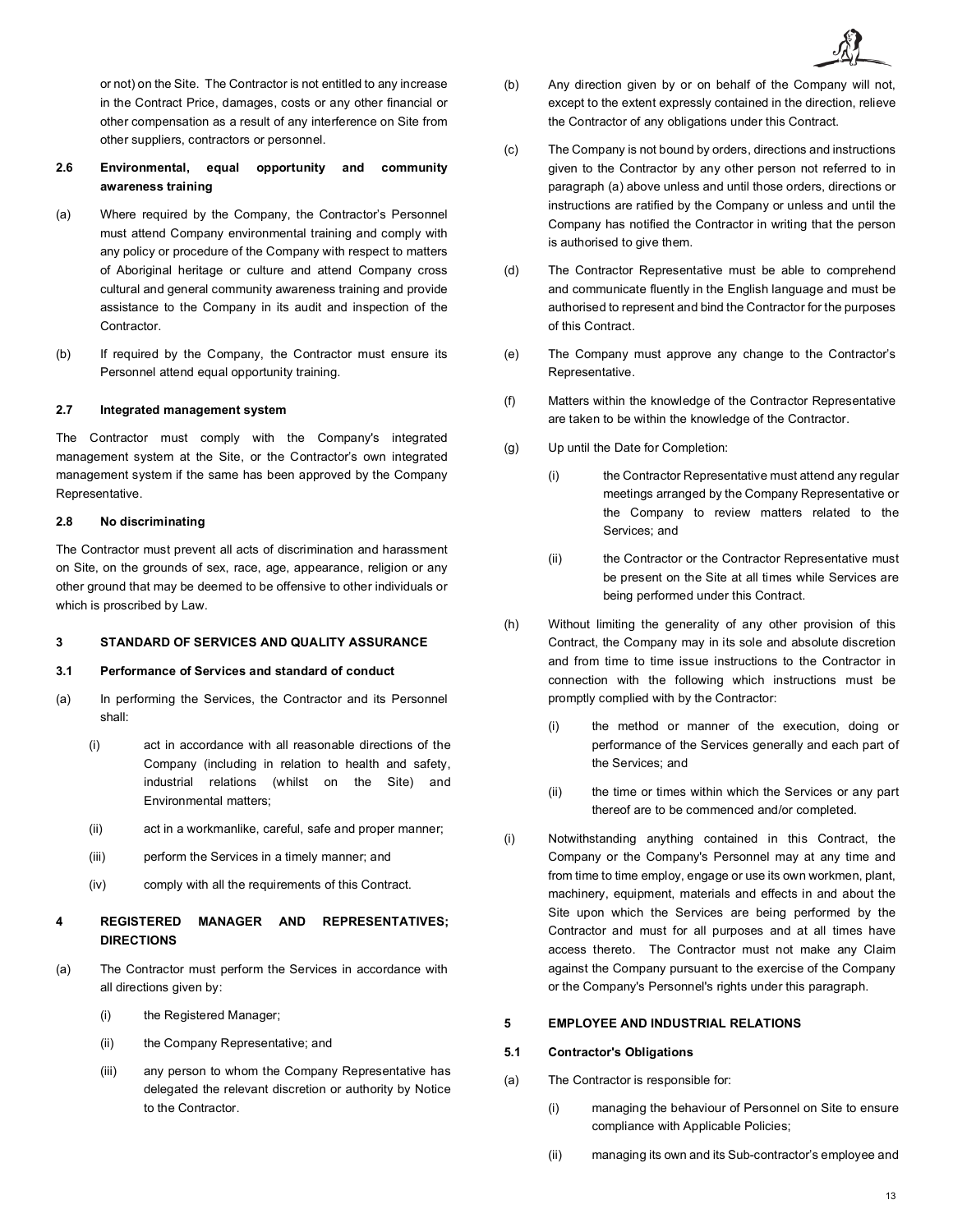

industrial relations to ensure there is harmony among workers and no delay in completing the Services;

- (iii) the resolution of all industrial action, industrial disputes and industrial matters pertaining to the Contractor's Personnel;
- (iv) consulting and co-operating with other contractors to the Company with respect to employee and industrial relations issues relating to the Services;
- (v) all time and cost implications of the management of employee and industrial relations related to the Services; and
- (vi) all cost implications relating to the removal and replacement of Personnel.

#### **5.2 Compliance with Laws and Policies**

The Contractor must comply, and ensure that its Personnel comply, with:

- (a) the Company's Applicable Policies and standards relating to industrial relations and employee relations (which the Contractor agrees it has reviewed and understood); and
- (b) all relevant Laws relating to industrial relations, employee relations and the engagement of Personnel as those Laws apply to the performance of the Services.

#### **5.3 Induction**

- (a) If required by the Company, the Contractor must prepare and implement an employee induction program which must not be inconsistent with the Applicable Policies and which must be approved by the Company. This program must provide an overview of, amongst other things:
	- (i) the operation of any relevant provision in the terms and conditions of the employment of the Contractor's employees requiring continuous operations;
	- (ii) the Applicable Policies;
	- (iii) the operation of the Company's Fitness for Work Policy; and
	- (iv) village accommodation rules and standards including expected behaviour.
- (b) The Contractor must ensure that all of its Personnel working on Site have police clearances.
- (c) The Contractor must not allow any of its Personnel on Site until such time as any information concerning those Personnel required by the Company has been provided to it. In providing this information to the Company, the Contractor must ensure that it has met any relevant requirements of all applicable Laws.

## **6 ACCESS TO THE SITE**

### **6.1 Contractor obligations**

The Contractor must:

- <span id="page-13-1"></span>(a) provide to the Company Representative:
	- (i) proof of compliance with Clause [17](#page-6-0) of the Purchase Order Terms and Conditions; and

<span id="page-13-0"></span>(ii) not less than seven days' Notice,

before commencing work on the Site; and

(b) not mobilise Personnel or Equipment on, or attempt to access, the Site until the Contractor receives the approval of the Company Representative.

# **6.2 Failure to provide access**

If the Company Representative does not give the Contractor access to the Site within seven days after the later of:

- (a) the Commencement Date for the Services, or the Date for Delivery for the Goods;
- (b) the date on which the Contractor gave Notice under Clause [6.1\(a\)\(ii\)](#page-13-0) of this Schedule 1; and
- (c) any later time agreed by the Contractor,

#### then the delay:

- (d) if due to the Contractor's non-compliance with Clause  $6.1(a)(i)$ of this Schedule 1, does not entitle the Contractor to any extension of the Date for Completion; or
- (e) if for any other cause, does not constitute a breach of contract but entitles the Contractor to claim an extension of the Date for Completion.

#### **6.3 Conditions of access**

The Contractor:

- (a) enters the Site at its own risk (and must ensure its Personnel know they enter the Site at their own risk);
- (b) is not entitled to exclusive possession of the Site;
- (c) may only access the areas allocated by the Company Representative as necessary, in the opinion of the Company Representative, for performance of the Services or the supply of the Goods;
- (d) must co-operate with the Company's Personnel and the Company's other contractors and give them any information or data reasonably necessary or expedient to ensure proper performance of their respective work;
- <span id="page-13-2"></span>(e) must obtain 14 days prior approval from the Company Representative for any action likely to interfere with the Company's operations or the work of any other contractor;
- (f) must ensure all shutdown time or isolated plant outages occur at times convenient to and nominated by the Company Representative; and
- (g) if required by the Company Representative to do so, must, and persons for whom it is responsible must, wear or carry badges or passes issued by the Company Representative for the purpose of identification at all times whilst on or entering the Site or the Company's mining or exploration tenements.

## **6.4 Company response**

The Company Representative must reply to any request under Clause [6.3\(e\)](#page-13-2) of this Schedule 1 within seven days of receipt of the request.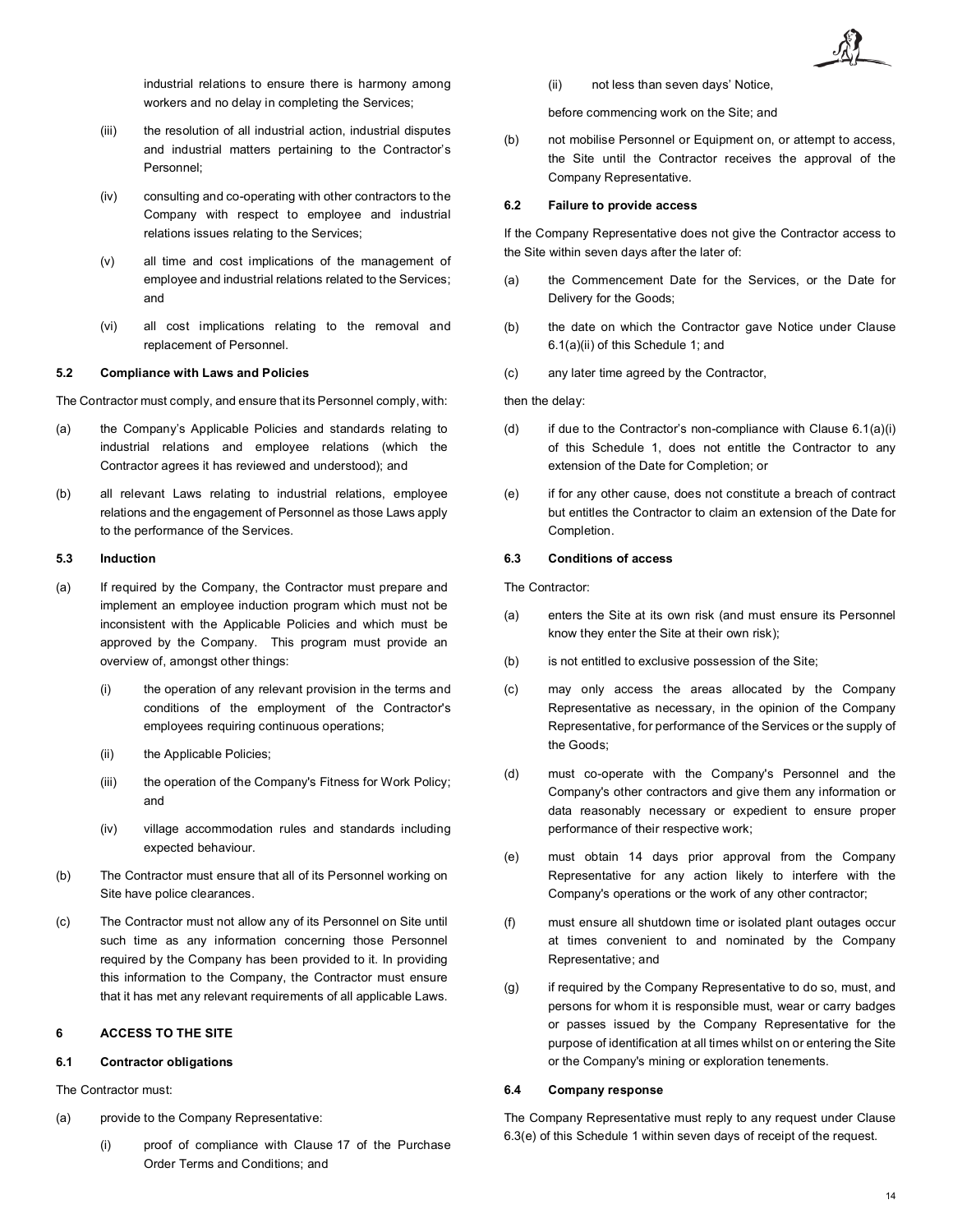# <span id="page-14-0"></span>**6.5 Removal from Site**

- (a) The Company may, in its absolute discretion and without the need to provide any explanation to the Contractor, direct the Contractor to remove from the Site, or from any activity connected with the Goods or the Services, any Personnel of the Contractor who in the opinion of the Company:
	- (i) has acted carelessly or recklessly in the course of their employment;
	- (ii) poses a threat to health and safety;
	- (iii) is or has been guilty of misconduct;
	- (iv) is incompetent or negligent;
	- (v) has previously been removed from the Site or any of the Company's sites; or
	- (vi) whose continued involvement in the Services or the supply of the Goods under the Contract is not in the best interests of work on the Site generally,

and the Contractor must immediately comply with any direction.

(b) The Company may require the replacement, within such time as the Company directs, of any such person removed from Site.

#### **6.6 Contractor to ensure no blockage or inconvenience**

The Contractor must perform the Services and supply the Goods in such a manner as to ensure that no blockage or closure is caused upon any road or path either by its vehicles or equipment or by any excavations of material and must organise all transport required by the Goods or the Services in such a manner as to ensure that no inconvenience is caused to the Company, its Personnel, its other contractors, their employees or the public.

### <span id="page-14-2"></span>**7 WORKING HOURS**

# <span id="page-14-3"></span>**7.1 Working hours**

- (a) The Contractor must not work on days or at hours other than those:
	- (i) specified by the Company Representative as being the days and hours generally applicable for the performance of work on the Site;
	- (ii) approved by the Company Representative, at the request of the Contractor; and
	- (iii) directed by the Company Representative under Clause [7.2](#page-14-1) of this Schedule 1.
- (b) Subject to the other provisions of this Clause [7,](#page-14-2) the Contractor must, and must ensure that its Personnel, comply with the *Working Hours Code of Practice 2006* (WA).

# <span id="page-14-1"></span>**7.2 Overtime**

If the Company Representative considers that the Contractor will not be able to complete the Services or any part of them by the relevant Date for Completion, the Company Representative may, in addition to any other rights of the Company, direct the Contractor to:

(a) work overtime including night shifts, Saturdays, Sundays and public holidays; and

(b) provide additional labour and supervision until the Company Representative is satisfied with the progress of the Services.

#### **7.3 Reimbursement by Contractor**

If the Company Representative approves a variation in work hours from those referred to in Clause [7.1](#page-14-3) of this Schedule 1:

- (a) at the request of the Contractor; or
- (b) in order to ensure the Services (or any part of them) are completed by the relevant Date for Completion,

the Contractor must reimburse the Company for all additional expenses incurred by the Company (including due to supervision, altered catering, transport or other arrangements, work site lighting and equipment hire) as a result of the variation.

## **8 PROTECTION**

### **8.1 Contractor obligations**

The Contractor must:

- (a) protect any existing work or work in progress by the Company or others which may be damaged as a result of the delivery of the Goods or the Services and make good any damage;
- (b) use best endeavours to locate overhead utility lines, underground pipes, conduits or cables on or in the vicinity of the Site and protect them from damage; and
- (c) obtain approval from the Company Representative at least 24 hours before commencing any digging.

# **8.2 Damage to overhead lines, and ground pipes etc**

If damage to overhead utility lines, underground pipes, conduits or cables occurs as a result of the delivery of the Goods or the Services, the Contractor must:

- (a) report it immediately to the Company Representative; and
- (b) pay for any necessary repairs or replacements.

#### **8.3 Company Representative may act to prevent damage**

In the absence of the Contractor or the Contractor's Representative from the Site, the Company Representative may act to prevent:

- (a) loss of or damage to any property;
- (b) damage to heritage sites or environmentally sensitive areas; or
- (c) personal injury to any person.

If the Company Representative determines that the action is of a kind that the Contractor would have been liable to take if it was not absent, the Contractor must reimburse the Company on demand the reasonable costs incurred in taking that action.

## <span id="page-14-6"></span>**8.4 Contractor to prevent removal of objects from Site**

- <span id="page-14-5"></span><span id="page-14-4"></span>(a) The Contractor must:
	- (i) take all reasonable precautions to prevent all persons for whom it is responsible from removing and damaging any minerals of commercial value, fossils, coins, objects of antiquity and structures and other remains and things of heritage, geological, archaeological or anthropological